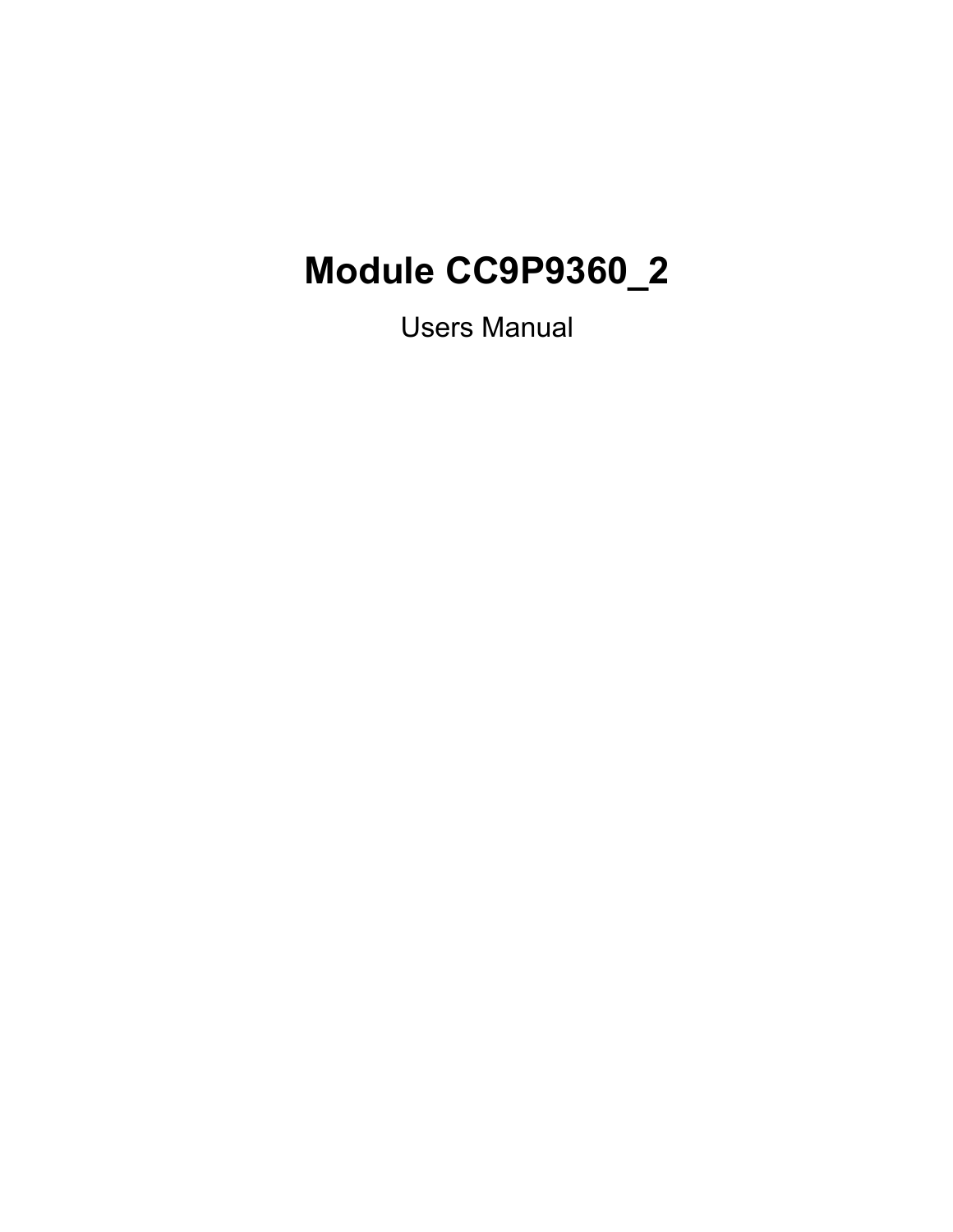

Copyright 2005:

FS Forth-Systeme GmbH, a DIGI Company Postfach 1103, 79200 Breisach, Germany

Release of Document: January 17, 2006 Filename: UM\_Module\_CC9P9360\_2.doc Author: Karl Rudolf Program Version

All rights reserved. No part of this document may be copied or reproduced in any form or by any means without the prior written consent of FS Forth-Systeme GmbH.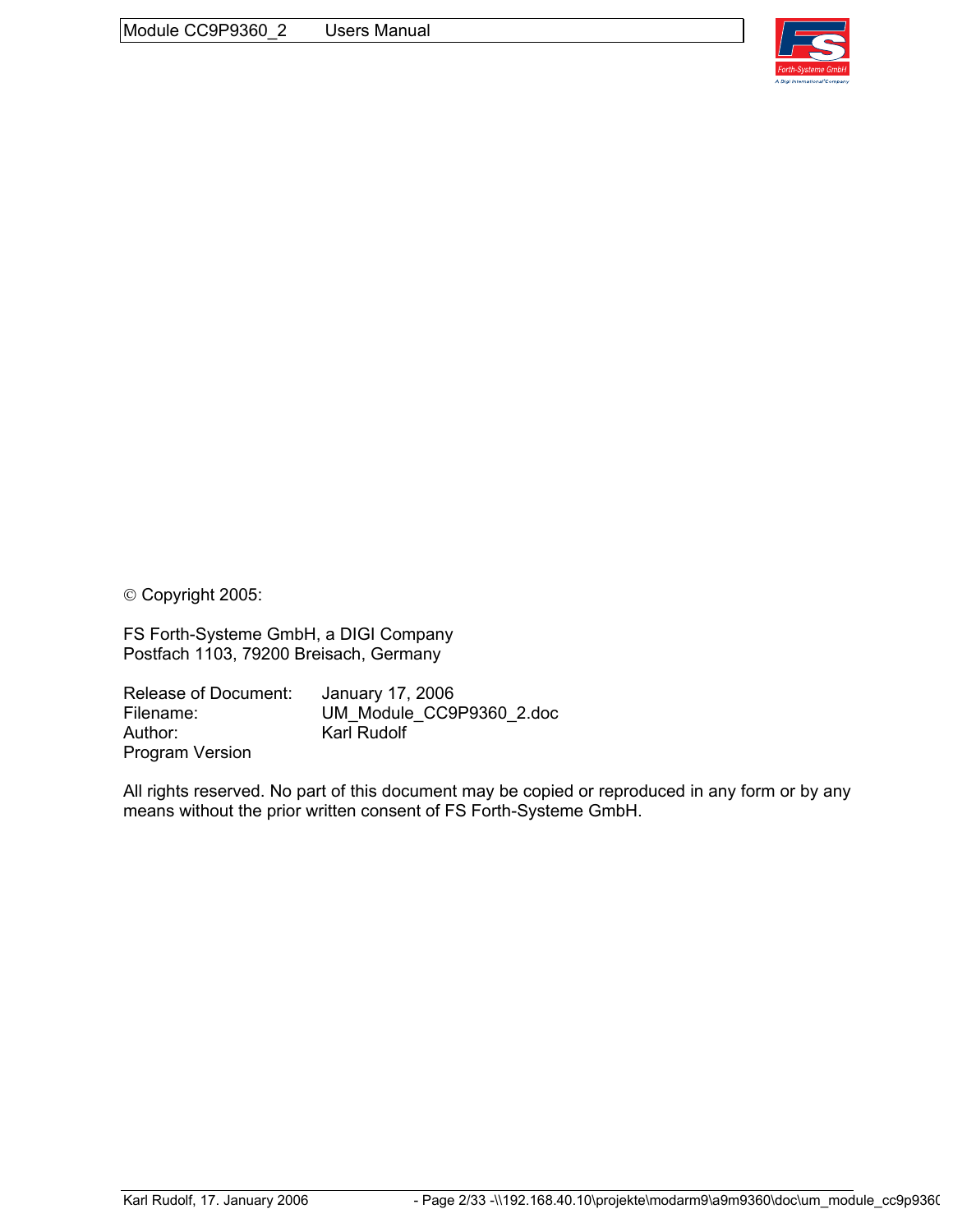

# **Table of Contents**

| 4 Bootloader | .25 |
|--------------|-----|
|              |     |
|              |     |
|              |     |
|              |     |
|              |     |
|              |     |
|              |     |
|              |     |
|              |     |
|              |     |
|              |     |
|              |     |
|              |     |
|              |     |

- Page 3/33 -\\192.168.40.10\projekte\modarm9\a9m9360\doc\um\_module\_cc9p936(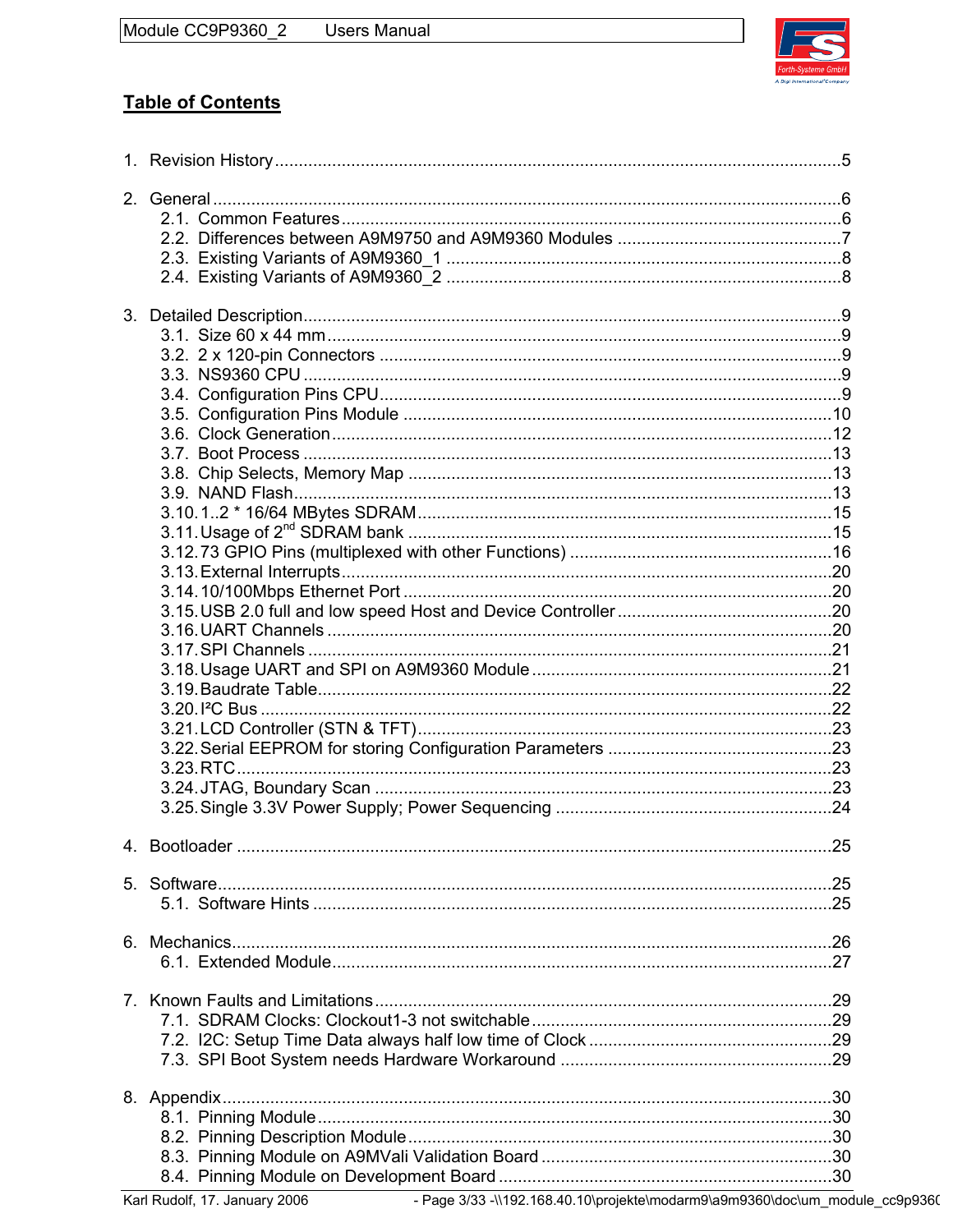#### Module CC9P9360\_2 **Users Manual**

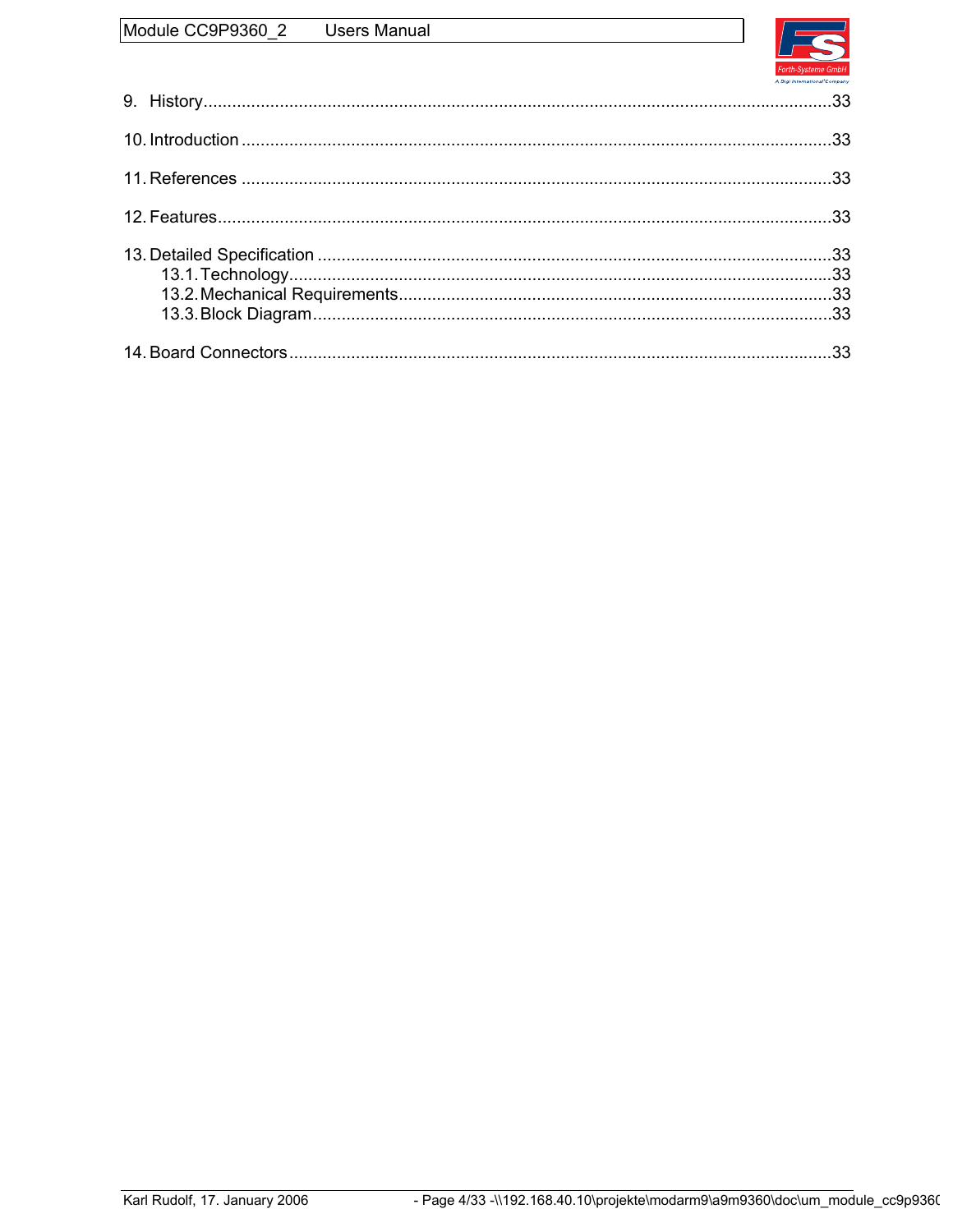Module CC9P9360\_2 Users Manual



# **1. Revision History**

2005-03-09 (V1.00) KR: Initial Version, derived from A9M9360\_1 spec

2005-04-05 (V1.00) KR: Transfer to standard document format

2005-05-30 (V1.00) KR: Migration to A9M9360\_2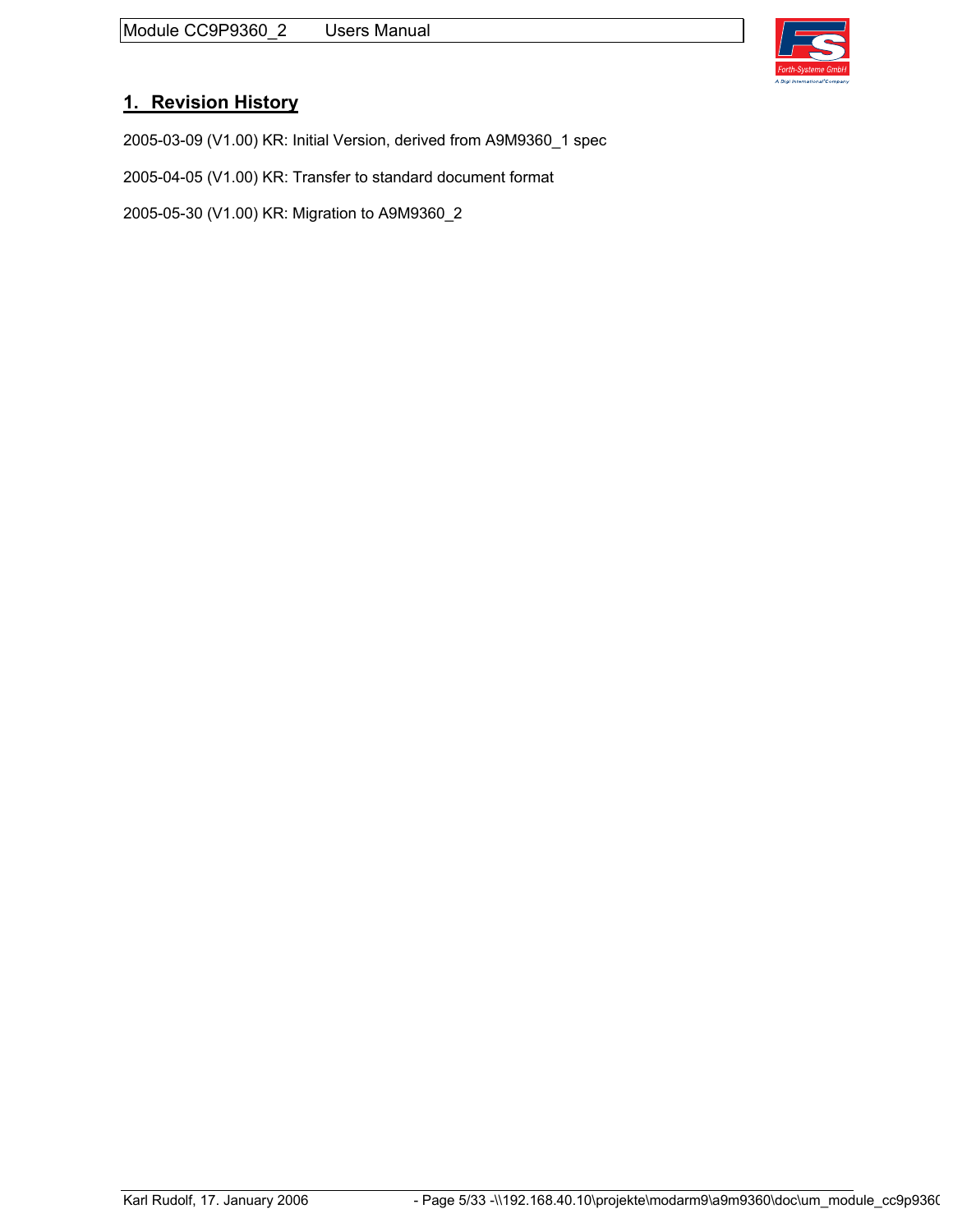

# **2. General**

A9M9360 Module is a member of the ModARM9 family with a NetSilicon NS9360 CPU. The ModARM9 family includes several modules with the same size, connectors and a set of common pins and functions (see "Arm9 module pinning table.xls") with CPUs from different manufacturers. There are two modules with Netsilicon CPUs in this family available: A9M9750 and A9M9360.

#### **2.1. Common Features**

Below are the common features of this module, which will be covered in further detail later in the document.

- ARM9 core with MMU
- Size 60mm x 44mm with 240-pin connectors
- SDRAM 16MB 256MB
- NAND Flash 32MB 256MB
- 4 Serial RS232 interfaces
- Host and device USB interface, USB2.0 compliant
- 10/100Mbps Ethernet interface
- I²C interface, 100KHz and 400KHz
- SPI interfaces
- JTAG interface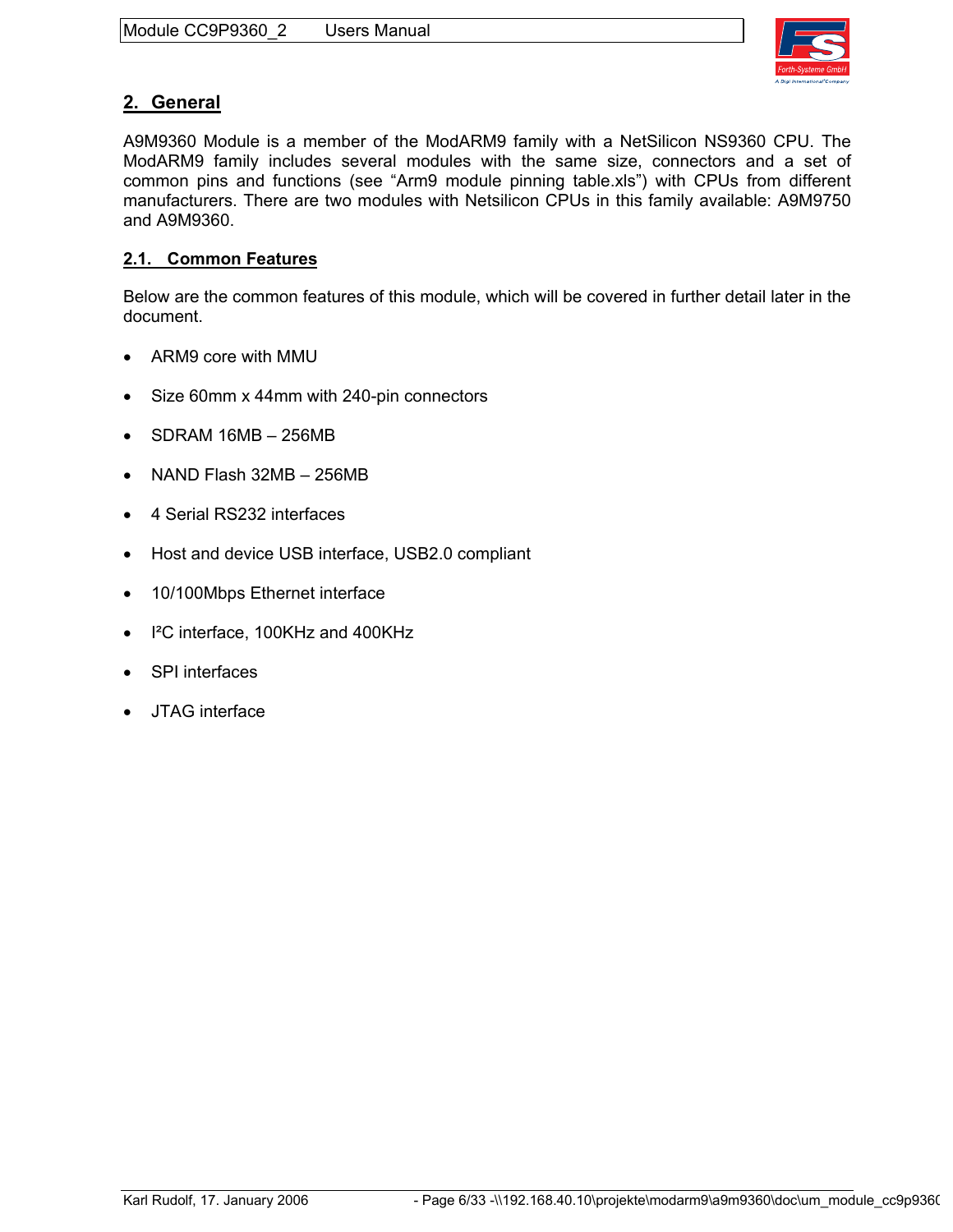

#### **2.2. Differences between A9M9750 and A9M9360 Modules**

Netsilicon CPU NS9360 is a low cost version of the NS9750. It has many features from the NS9750 including CPU core and most peripherals.

Differences:

- 1. CPU clock is 100..177MHz (NS9750 up to 200MHz)
- 2. Two SDRAM banks allowing up to 2 \* 256MByte memory.
- 3. No PCI (CardBus) on A9M9360. All pins used by PCI on A9M9750 are unconnected on A9M9360.
- 4. NS9360 has 73 GPIOs multiplexed with other functions (NS9750 has 50). The same number of GPIOs are available on the A9M9360 connectors as the A9M9750 provides (GPIO0..48). Additional GPIO66..72 are available too, but have non GPIO function names (A22..A25, I2C\_SCL, I2C\_SDA, WAIT#) and will be used normally in this function.
- 5. LCD function limited to 18bit LCD data. LCD adapters with 18bit TFT LCD used for A9M9750 will run with A9M9360 too.
- 6. Dedicated I2C pins IIC\_SDA and IIC\_SCK on A9M9750 can be GPIO70,71 or A26, A27 on A9M9360 also.
- 7. 8 timers on A9M9360 (16 on A9M9750).
- 8. 4 PWM channels added on A9M9360 (each uses 2 timers).
- 9. Additional USB device modul on A9M9360, needs external USB PHY connected to GPIO42..48.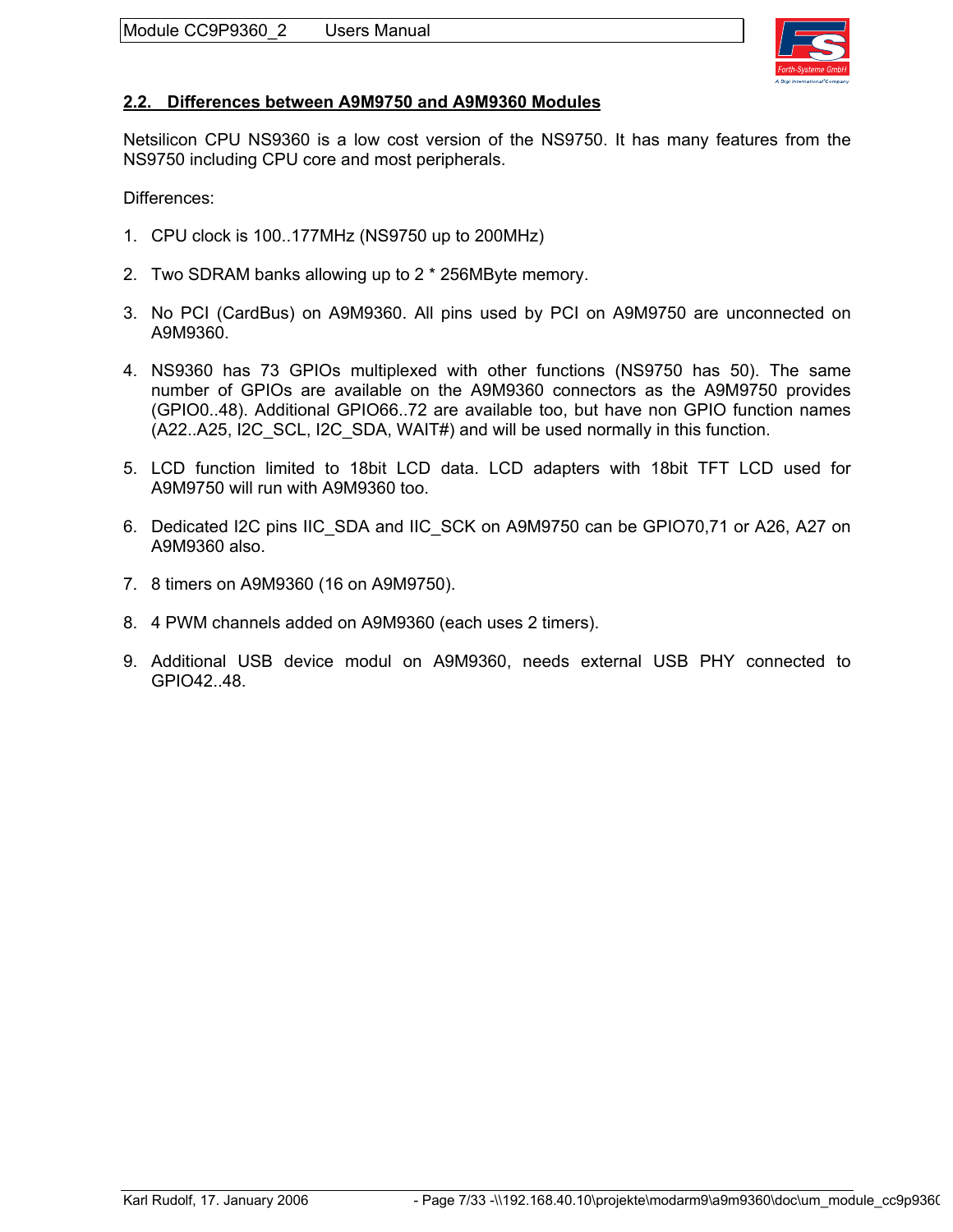

#### **2.3. Existing Variants of A9M9360\_1**

Current state (02/2005):

- 1. 0381: CPU speed 177MHz, 16MByte SDRAM, 32MByte NAND flash, 8KByte SPI boot EEPROM, 8KByte I2C EEPROM, RTC, 0..70°
- 2. 0382: CPU speed 177MHz, 32MByte SDRAM, 32MByte NAND flash, 8KByte SPI boot EEPROM, 8KByte I2C EEPROM, RTC, 0..70°
- 3. 0383: CPU speed 177MHz, 64MByte SDRAM, 64MByte NAND flash, 8KByte SPI boot EEPROM, 8KByte I2C EEPROM, RTC, 0..70°

Due to a bug in the NS9360 CPU the module generation A9M9360 1 is stopped. A safe start in SPI boot mode needs a hardware workaround realised in A9M9360\_2

#### **2.4. Existing Variants of A9M9360\_2**

Current state (05/2005):

- 4. 0381: CPU speed 177MHz, 16MByte SDRAM, 32MByte NAND flash, 8KByte SPI boot EEPROM, 8KByte I2C EEPROM, RTC, 0..70°
- 5. 0382: CPU speed 177MHz, 32MByte SDRAM, 32MByte NAND flash, 8KByte SPI boot EEPROM, 8KByte I2C EEPROM, RTC, 0..70°
- 6. 0383: CPU speed 177MHz, 64MByte SDRAM, 64MByte NAND flash, 8KByte SPI boot EEPROM, 8KByte I2C EEPROM, RTC, 0..70°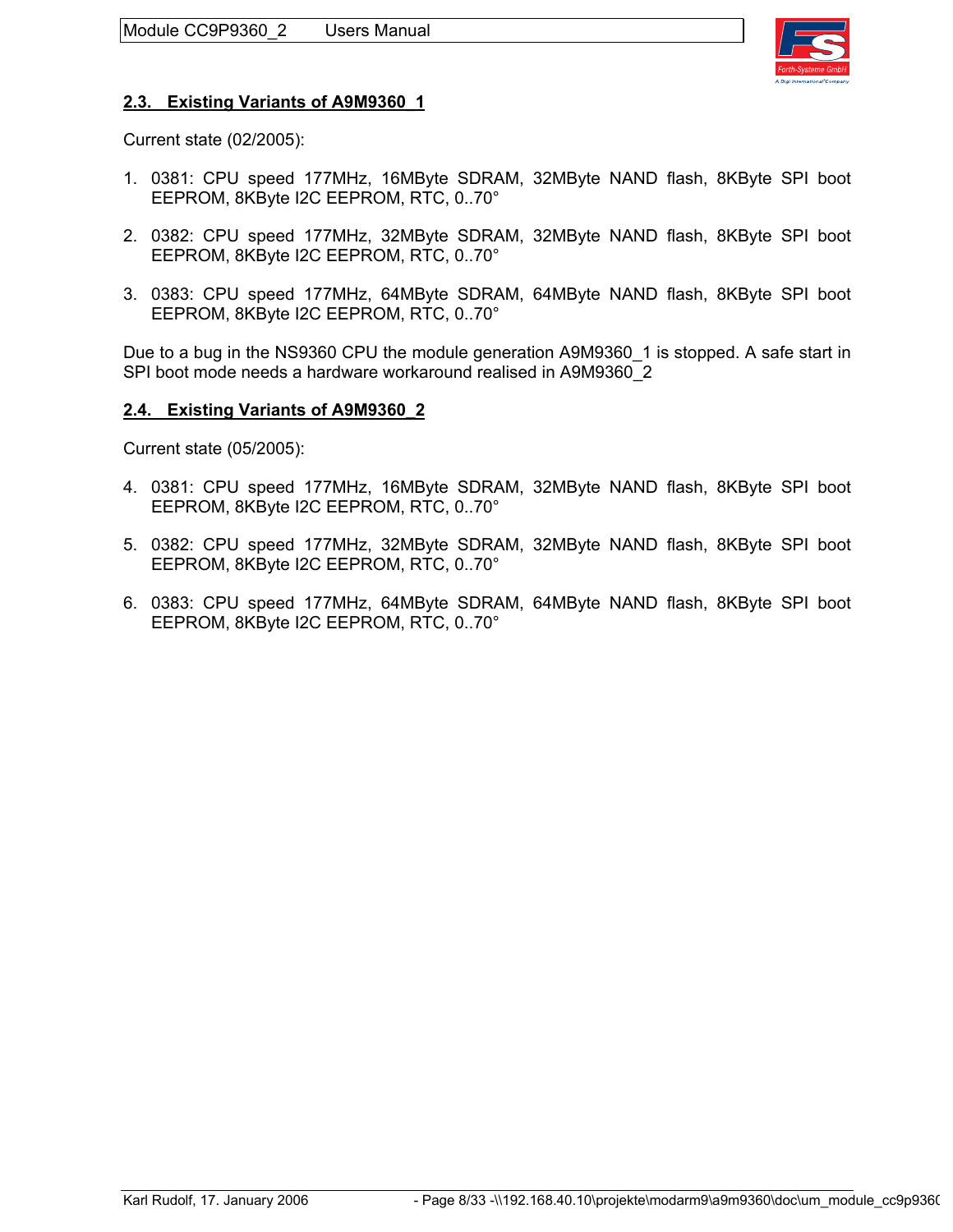

## **3. Detailed Description**

#### **3.1. Size 60 x 44 mm**

The A9M9360 module has a size of 60 X 44 mm.

#### **3.2. 2 x 120-pin Connectors**

Two 120-pin connectors on the long side of the module allow accessing most signals of the NetSilicon NS9360 CPU. An optional extension with another two 60-pin connectors is planned. This will extend the length of the module from 60mm to approximately 95mm.

Pin-compatible in power supply and main port functions to other ModARM9 modules.

#### **3.3. NS9360 CPU**

For details see "9360 HardwareReferenceManual.pdf" from NetSilicon. The CPU is offered in three speed and temperature variants:

- 177MHz: 0..70°C
- 155MHz: -40..+85°C
- 103MHz: 0..70°C

#### **3.4. Configuration Pins CPU**

Several pins allow configuration of the CPU before booting. CPU pins have weak pull ups (value range is 15..300K) for a default configuration. Most pins do not have configuration options, some are connected for internal configuration on the module. 32 of the 73 GPIO pins allow user specific configurations. They are latched in the GEN ID register (address 0xA0900210) 5 clock cycles after the rising edge of RESET#. Important configuration pins are protected, i. e. not accessible externally until strapping information configured on module is latched. For details see Spec\_A9M9360\_2.pdf.

Normally the hardware module configuration needs never to be changed by the client; wrong configuration can make the module unbootable.

Module configuration (details see "specification A9M9360 2.pdf":

- little endian mode selected
- PLL active (PLL bypassed not allowed)
- PLL FS divider set to 2
- PLL\_ND multiplier set to 24 (177MHz), 21 (154MHz) or 14 (103MHz)
- Boot from SPI EEPROM (spi.bin)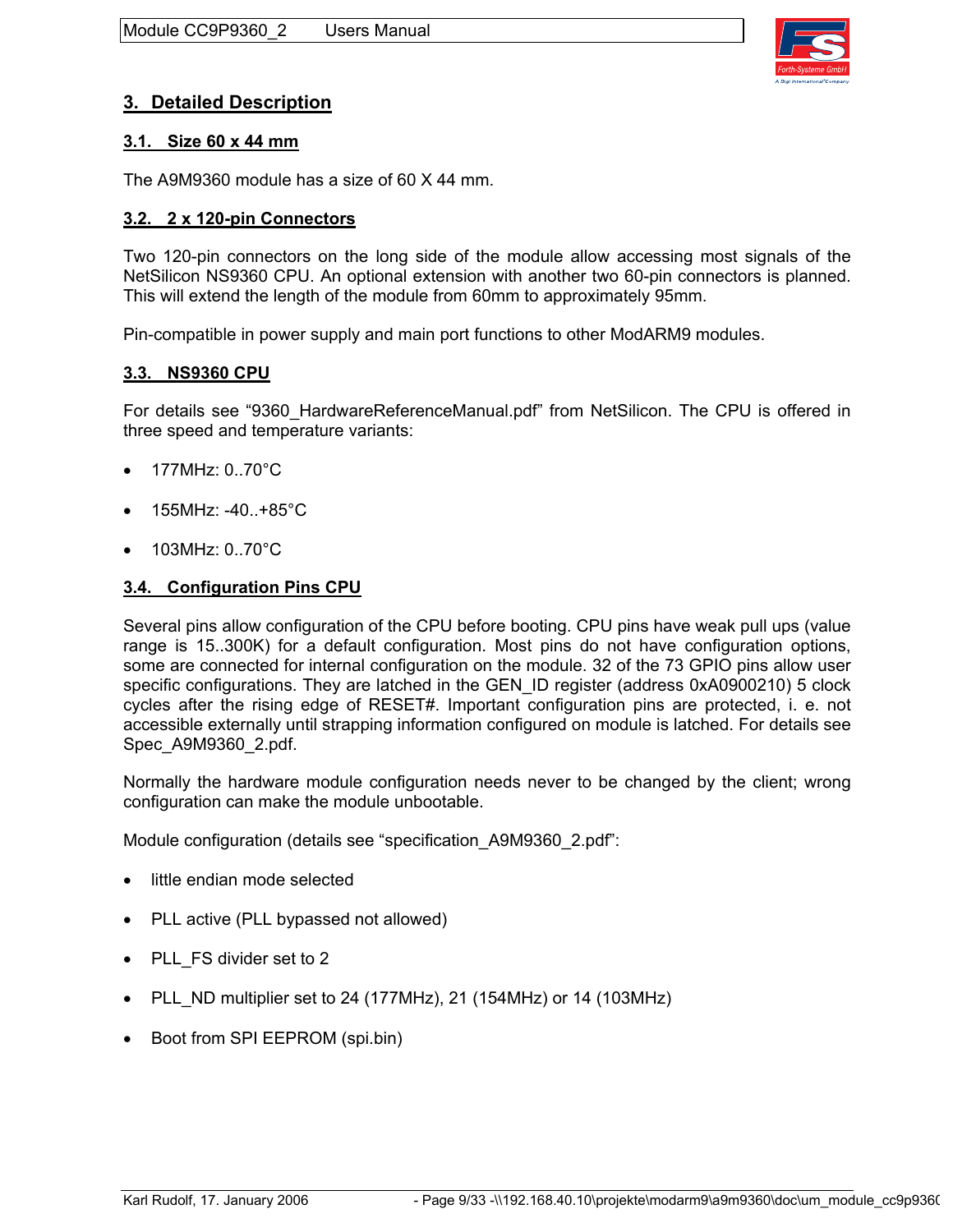

# **3.5. Configuration Pins Module**

Module configuration pins change either hardware configurations on the module (HCONF0..3) or they are user specific and can be read in the GEN\_ID register (SCONF0..3).

| <b>Signal name</b> | <b>Function</b>                                                                                                                                                                           | <b>PU/PD</b>  | external<br>pin name | <b>Comment</b>                                      |
|--------------------|-------------------------------------------------------------------------------------------------------------------------------------------------------------------------------------------|---------------|----------------------|-----------------------------------------------------|
| DEBUG_EN#          | <b>CPU Mode Select</b><br>0 = Disconnects TRST#<br>and PWRGOOD for<br><b>JTAG and Boundary</b><br>scan debug mode<br>$1 = TRST#$ and<br>PWRGOOD connected<br>for normal mode<br>(default) | <b>PU 10K</b> | <b>HCONF0</b>        |                                                     |
| FWP#               | internal NAND flash<br>write protect<br>$0 =$ write protect active<br>$1 = no$ write protect                                                                                              | <b>PU 10K</b> | HCONF1               |                                                     |
| OCD_EN#            | JTAG / Boundary Scan<br>function selection<br>$0 = ARM$ Debug Mode,<br>BISTEN# set to high<br>1 = Boundary Scan<br>Mode, BISTEN# set to<br>low (default)                                  | <b>PU 10K</b> | <b>HCONF2</b>        | Select JTAG mode,<br>DEBUG_EN# has to<br>be low too |
|                    | unused                                                                                                                                                                                    |               | HCONF3               | no function, n.c.                                   |
| <b>GPIO38</b>      | User defined software<br>configuration pin, can<br>be read in GEN ID<br>register bit 28, default<br>high                                                                                  |               | <b>SCONF0</b>        | read Bit 28 GEN ID                                  |
| GPIO39             | User defined software<br>configuration pin, can<br>be read in GEN ID<br>register bit 29, default<br>high                                                                                  |               | SCONF1               | read Bit 29 GEN ID                                  |
| <b>GPIO40</b>      | User defined software<br>configuration pin, can<br>be read in GEN ID<br>register bit 30, default<br>high                                                                                  |               | SCONF <sub>2</sub>   | read Bit 30 GEN_ID                                  |
| <b>GPIO41</b>      | User defined software<br>configuration pin, can<br>be read in GEN ID<br>register bit 31, default<br>high                                                                                  |               | SCONF <sub>3</sub>   | read Bit 31 GEN_ID                                  |

### Recommended Combinations of DEBUG\_EN# and OCD\_EN#:

| HCONF0   HCONF2   Mode |            |             | Comments |
|------------------------|------------|-------------|----------|
| <b>OFF</b>             | OFF.       | Normal mode | οĸ       |
| ΟN                     | <b>OFF</b> | Debug mode  | оĸ       |

Karl Rudolf, 17. January 2006 - Page 10/33 -\\192.168.40.10\projekte\modarm9\a9m9360\doc\um\_module\_cc9p936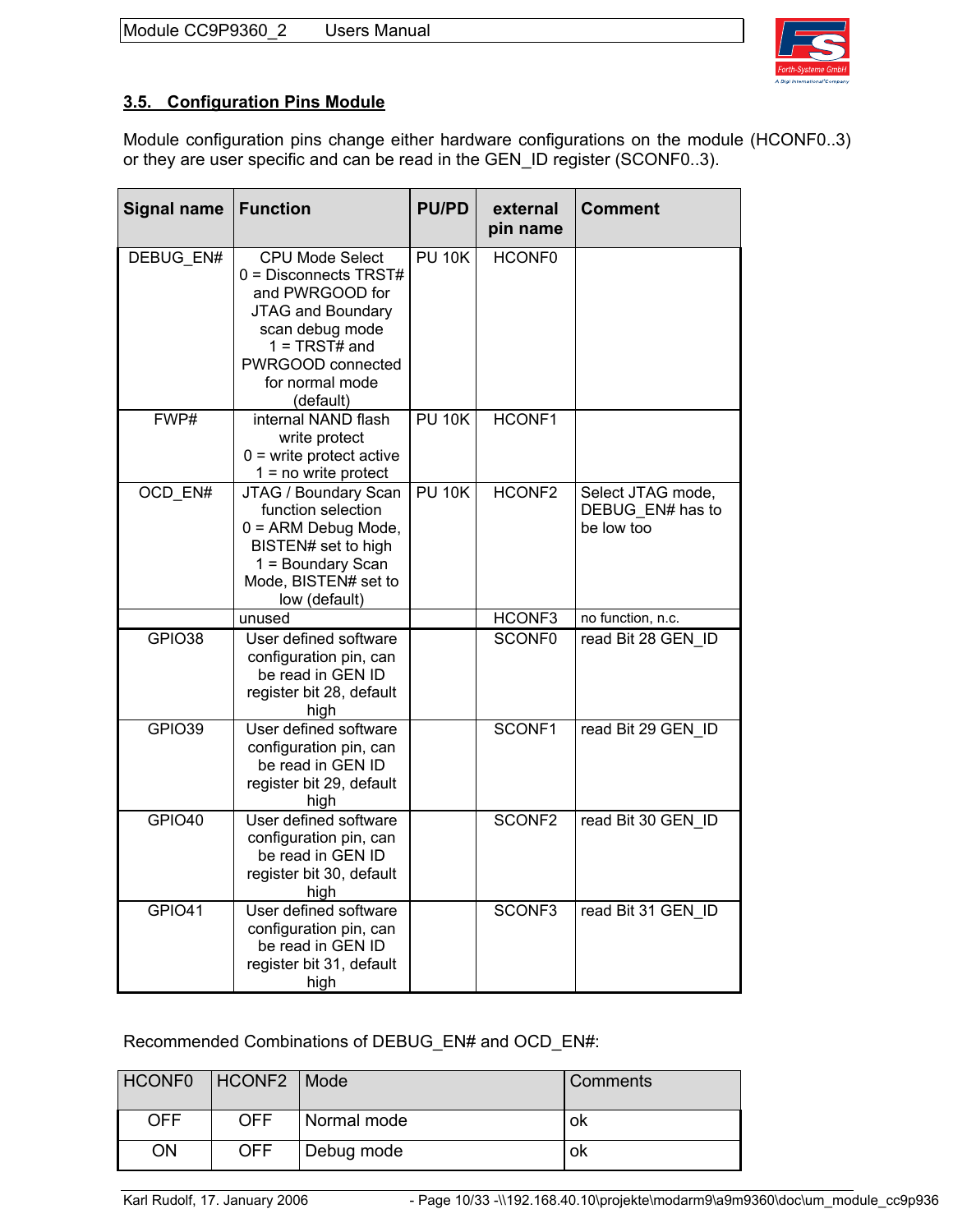| Module CC9P9360 2 | <b>Users Manual</b> |
|-------------------|---------------------|
|-------------------|---------------------|



| OFF | ОN | not recommended, may hang | avoid |
|-----|----|---------------------------|-------|
| ΟN  | ОN | OCD mode                  | οĸ    |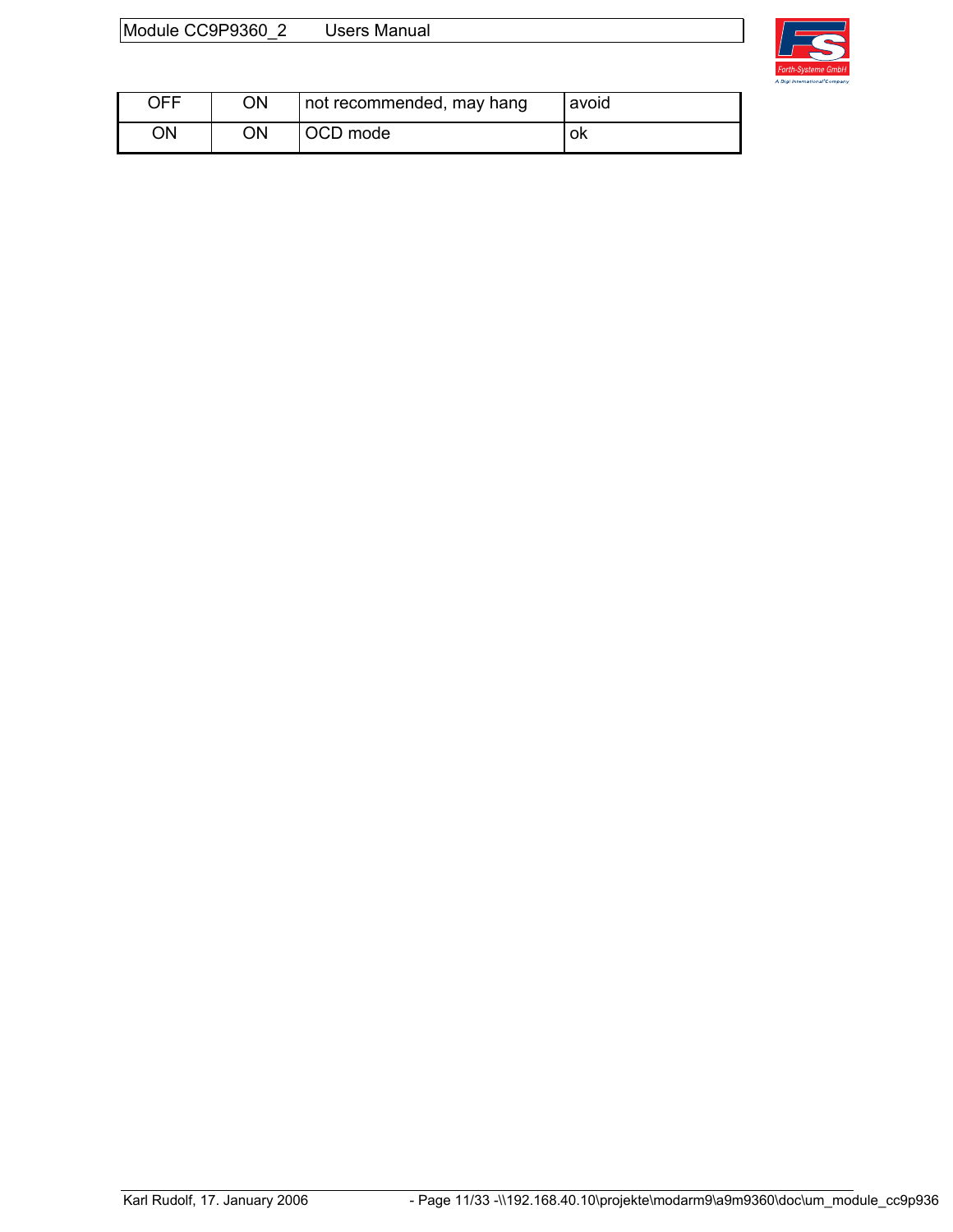Module CC9P9360\_2 Users Manual



### **3.6. Clock Generation**

Summary Clock Frequencies on 177MHz Module:

| <b>Clock Tape</b>                | Settings, Result            |
|----------------------------------|-----------------------------|
| Crystal                          | 29,4912MHz                  |
| PLL_ND(4:0), PLL Multiplier      | b10010, d24, CPU PLL active |
| PLL FS(1:0), PLL divider         | b11, d2, CPU PLL active     |
| PLL IS(1:0), value               | b11, ND1631, CPU PLL active |
| resulting PLL clock              | 353,8944 MHz                |
| CPU clock                        | 176,9472 MHz                |
| AHB, SDRAM and external clock    | 88,4736 MHz                 |
| <b>BCLK</b> clock                | 44,2368 MHz                 |
| <b>UART Baud Rate Clock BBus</b> | 44,2368 MHz                 |
| LCD clock                        | 88,4736MHz, 44,2368MHz,     |
|                                  | 22,1184MHz or 11,0592MHz    |

By writing in the NDSW, CPCC, FSEL and PLLSW fields of the SCON\_PLLCR register the CPU speed can be changed. IMPORTANT: Changing PLL parameters ends with a 4 ms RESET to allow changed PLL to stabilize. Applications using this feature have to discriminate between cold start and warm start.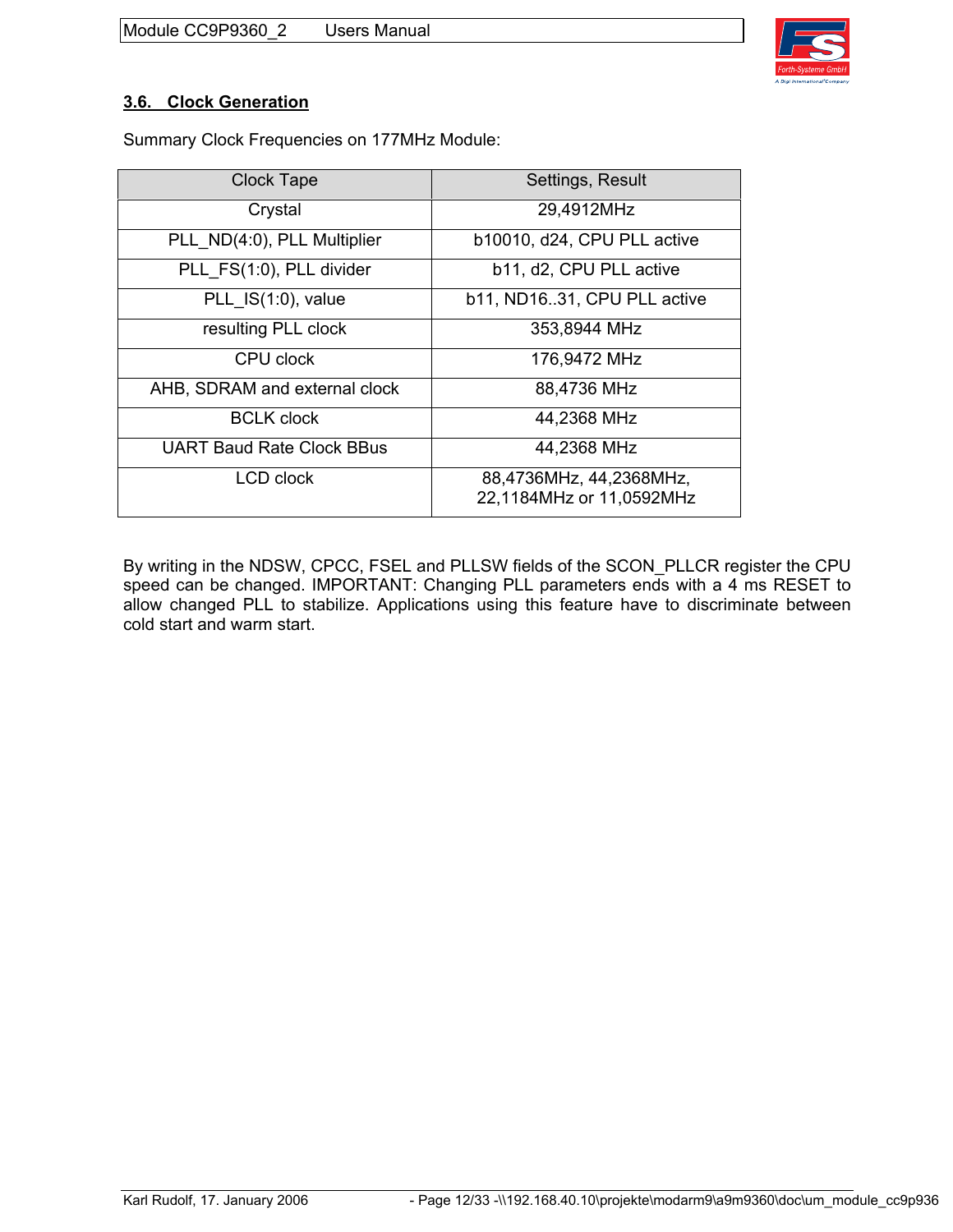

# **3.7. Boot Process**

A9M9360 modules are preconfigured to boot with SPI channel B from a serial SPI EEPROM containing memory controller setup for SDRAM bank 0 and an initial boot program that moves the boot loading program from NAND flash to SDRAM bank 0 and starts it.

The serial SPI EEPROM has a size of 8KByte.

#### **3.8. Chip Selects, Memory Map**

NS9360 CPU provides 8 chip selects divided in 4 channels for dynamic RAMs and 4 static chip selects. Every chip select has a 256MB range. Below the whole memory map of the NS9360 chip:

| <b>Name</b>   | Pin<br><b>Size</b><br><b>Address</b><br>[Mbyte]<br>Range |                             | <b>Usage</b>   | <b>Comments</b>                     |                                |
|---------------|----------------------------------------------------------|-----------------------------|----------------|-------------------------------------|--------------------------------|
| SDM_CS0#      | <b>B4</b>                                                | 0x00000000<br>0x0FFFFFFF    | 256            | SDRAM bank 0                        | 1 <sup>st</sup> bank on module |
| SDM CS1#      | A <sub>3</sub>                                           | 0x10000000<br>0x1FFFFFFF    | 256            | SDRAM bank 1                        | $2nd$ bank on<br>module        |
| SDM CS2#      | D <sub>5</sub>                                           | 0x20000000<br>0x2FFFFFFFF   | 256            | n. c.                               |                                |
| SDM CS3#      | C <sub>4</sub>                                           | 0x30000000<br>0x3FFFFFFFF   | 256            | n. c.                               |                                |
| EXT CS0#      | B <sub>3</sub>                                           | 0x40000000<br>0x4FFFFFFFF   | 256            | external, CS0#                      |                                |
| EXT CS1#      | C <sub>1</sub>                                           | 0x50000000<br>0x5FFFFFFF    | 256            | NAND-Flash                          | Program Memory                 |
| EXT CS2#      | D <sub>2</sub>                                           | 0x60000000<br>0x6FFFFFFF    | 256            | external, CS2#                      |                                |
| EXT CS3#      | E3                                                       | 0x70000000<br>0x7FFFFFFFF   | 256            | external, CS3#                      |                                |
| Reserved      | $\blacksquare$                                           | 0x80000000<br>0x8FFFFFFF    | 256            |                                     |                                |
| <b>BBus</b>   | $\blacksquare$                                           | 0x90000000<br>0x9FFFFFFF    | 256            | <b>BBus memory</b>                  |                                |
| Reserved      | $\frac{1}{2}$                                            | 0xA0000000<br>0xA03FFFFF    | $\overline{4}$ |                                     |                                |
| <b>Bridge</b> | $\overline{a}$                                           | 0xA0400000<br>0xA04FFFFF    | $\mathbf{1}$   | <b>BBus to AHB</b><br><b>Bridge</b> |                                |
| reserved      | $\blacksquare$                                           | 0xA0500000<br>0xA05FFFFF    | $\mathbf{1}$   | reserved                            |                                |
| Ethernet      | $\overline{\phantom{0}}$                                 | 0xA0600000<br>0xA06FFFFF    | $\mathbf{1}$   | Ethernet<br>Communication<br>Module |                                |
| Memory        |                                                          | 0xA0700000<br>0xA07FFFFF    | $\mathbf{1}$   | Memory<br>Controller                |                                |
| <b>LCD</b>    | $\blacksquare$                                           | 0xA0800000<br>0xA08FFFFF    | 1              | <b>LCD Controller</b>               |                                |
| System        | $\overline{\phantom{a}}$                                 | 0xA0900000<br>0xA09FFFFF    | 1              | <b>System Control</b><br>Module     |                                |
| reserved      | $\frac{1}{2}$                                            | 0XA0A00000.<br>.0xFFFFFFFFF | 1526           | reserved                            |                                |

#### **3.9. NAND Flash**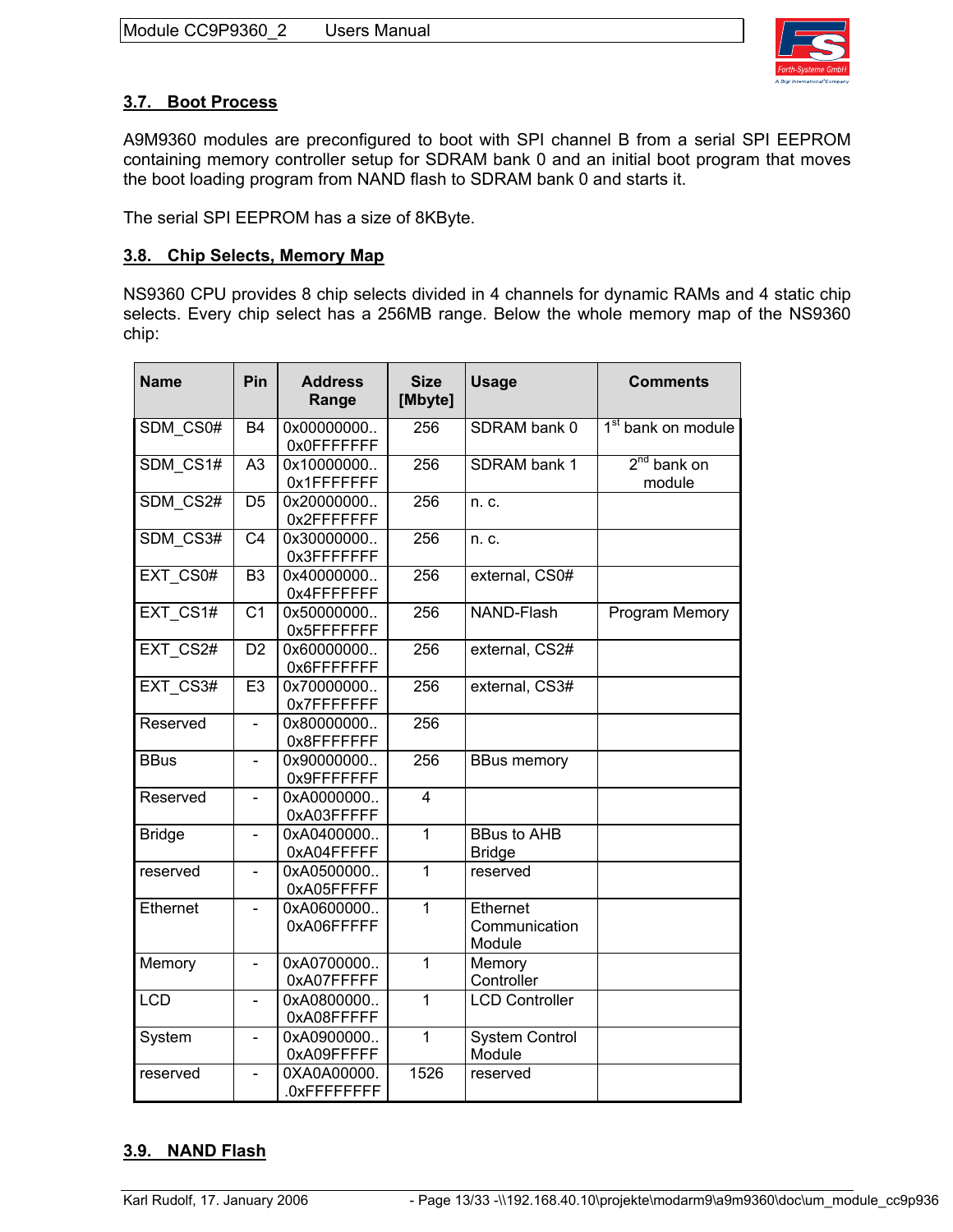

A9M9360 has 32Mx8, 64Mx8 or 128Mx8 NAND Flash onboard. Optionally greater sizes can be populated (depending on availability). The NS9360 limits the address range of a single chip select to 256MByte, but this is not relevant for NAND Flash, as the interface to the NAND flash needs always 32 kByte here due to usage of A13, 14 for address and command control.

The NAND flash is accessed with EXT\_CS1#. The chip can be write protected externally with the signal FWP#.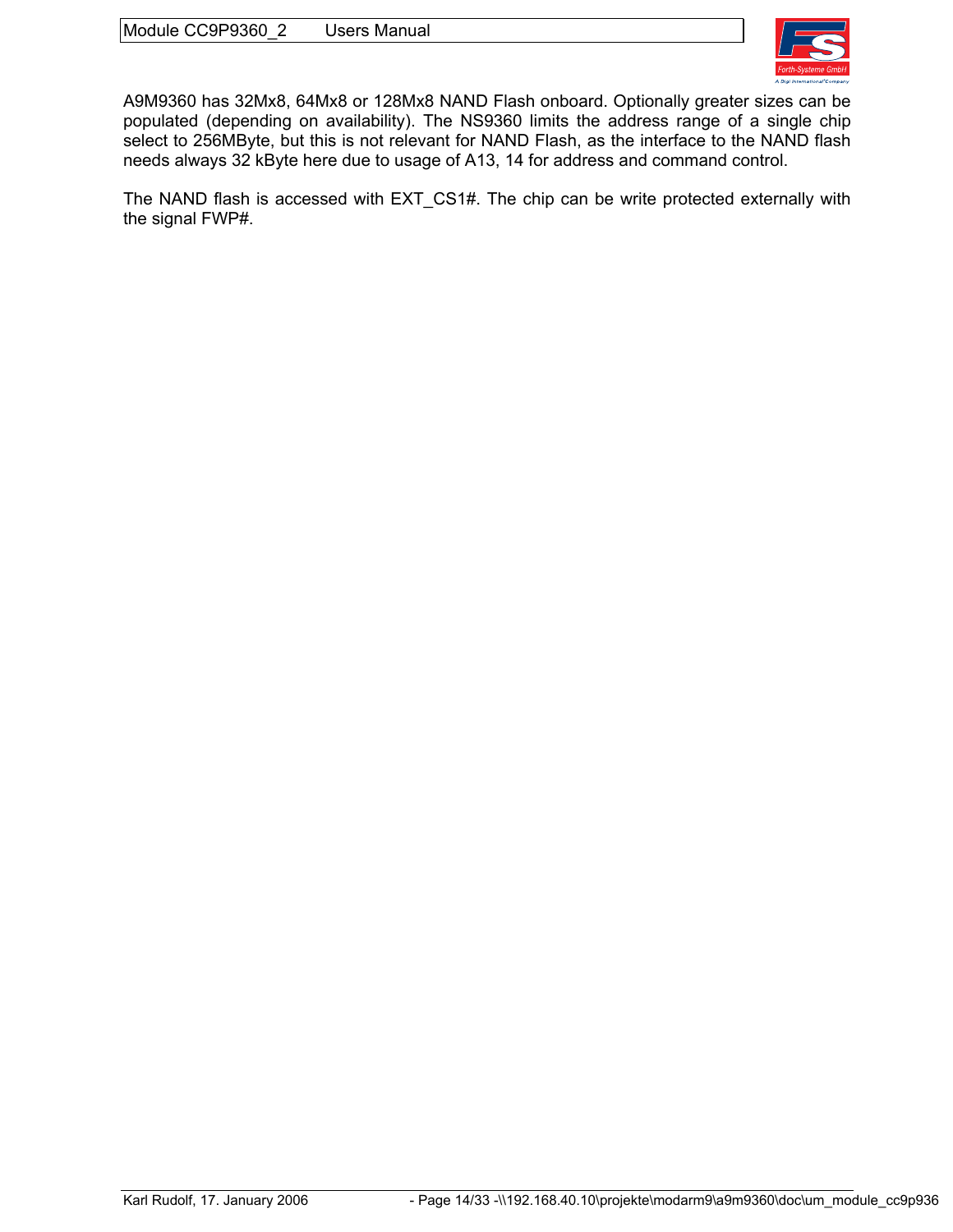

#### **3.10. 1..2 \* 16/64 MBytes SDRAM**

Two SDRAM banks are available on the module. They are connected to CS4# (D\_CS0#) and CS5# (D\_CS1#). CS6# (D\_CS2#) and CS7# (D\_CS3#) are lost. The module does not provide external SDRAM connection.

A9M9360 has one or two 1X4MX32, 2X4MX32 or 4X4MX32 SDRAM onboard. The highest address connected is A12. Range of chip select is 256M.

BA0, 1 are connected to A13, 14. The SDRAM controller connects the right address line to allow a gapless memory space at different SDRAM sizes.

#### **3.11. Usage of 2nd SDRAM bank**

The SPI loader used on A9M9360 module initializes only SDRAM bank 0 with SD\_CS0. When the system is running from SDRAM, the  $2^{nd}$  bank cannot be initialized, because it uses the same registers for different parameters as the running bank. Especially the Dynamic Memory Control Register has to be changed from normal to set mode command while starting the  $2^{nd}$  bank. So the initialization routine has to be run either from NOR flash (if booting with flash) or from another memory place. A good choice may be the ethernet TX buffer descriptor RAM starting at address 0xA0601000 with a space of 256 \* 32bit words. Before using this RAM it must be enabled by setting bit 23 of the Ethernet General Control register 1 to high.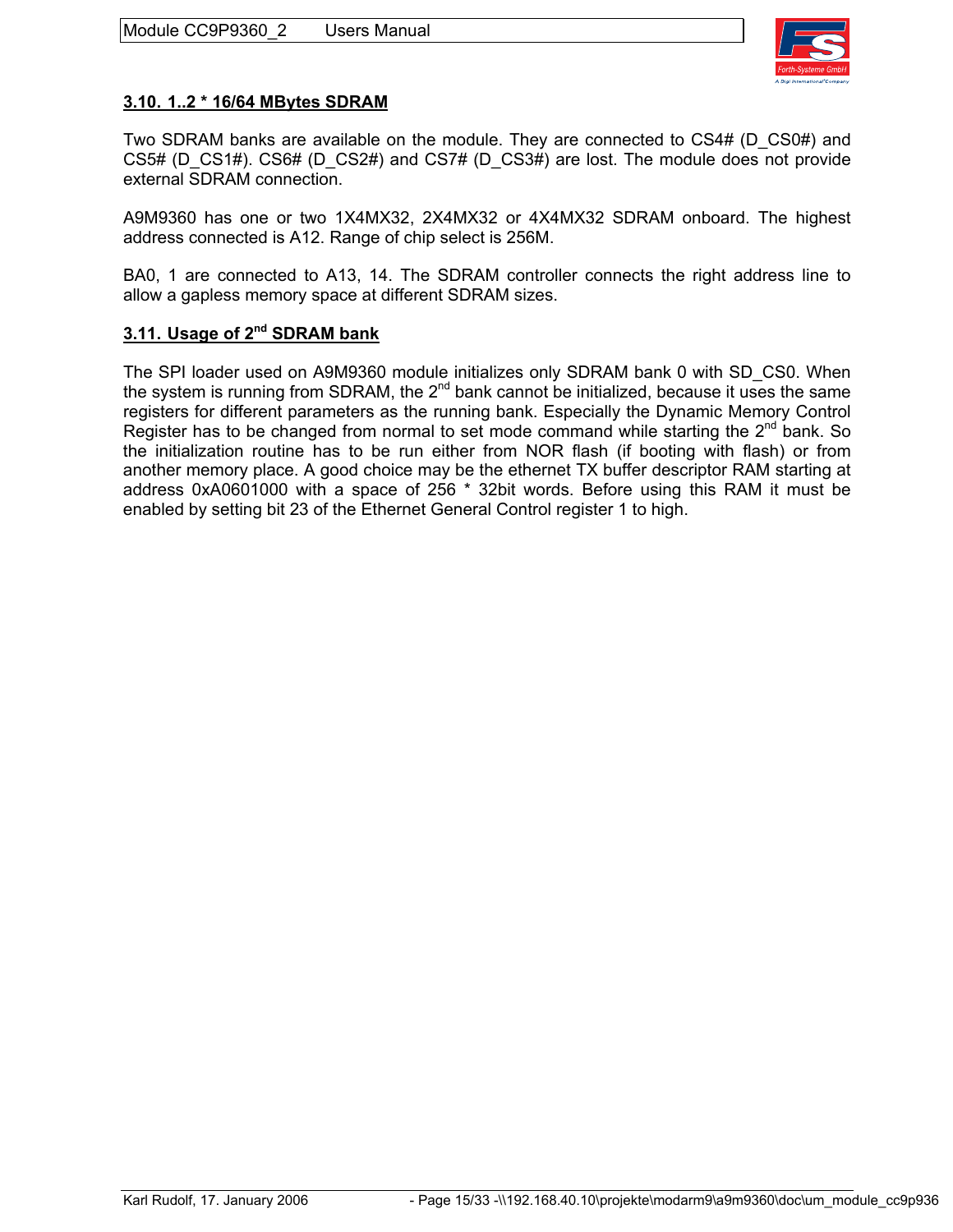

#### **3.12. 73 GPIO Pins (multiplexed with other Functions)**

NS9360 has 73 GPIO pins, 23 more than NS9750. All pins are multiplexed with other functions (UART, SPI, USB, Ethernet, DMA, parallel port IEEE1284, IIC port, LCD port, timers, interrupt inputs, some memory bus address and control pins). Using a pin as GPIO means always to give up another functionality. GPIO0..48, GPIO66..72 are accessible on the connectors. GPIO13 is used for RTC interrupt on module (allows sharing with open drain ORing). GPIO49..65 are used on the module and not external accessible. All GPIOs are set to GPIO input function after RESET. Usage in another function needs configuring the GPIO registers at start up.

| Port Name,<br><b>Function</b><br>03 (default<br>at power<br>up) | <b>Alternate</b><br><b>Function</b><br><b>00, UART</b> | <b>Alternate</b><br><b>Function</b><br>00, misc.      | <b>Alternate</b><br><b>Function</b><br>01 | <b>Alternate</b><br><b>Function</b><br>02 | <b>Module on</b><br><b>DEV Board</b><br>default usage |
|-----------------------------------------------------------------|--------------------------------------------------------|-------------------------------------------------------|-------------------------------------------|-------------------------------------------|-------------------------------------------------------|
| GPIO0                                                           | <b>TXDB</b>                                            | SPI Boot<br><b>DO</b><br>SPIB DO                      | DMA0<br><b>DONE</b><br>dupe               | Timer 1<br>dupe                           | TXDB,<br>SPI Boot_DO<br>or external<br>SPIB DO        |
| GPIO1                                                           | <b>RXDB</b>                                            | SPI Boot<br>DI<br>SPIB DI                             | DMA0<br>REQ. Dupe                         | EIRQ0                                     | RXDB,<br>SPI Boot_DI<br>or external<br>SPIB DI        |
| GPIO <sub>2</sub>                                               | RTSB#                                                  |                                                       | Timer 0                                   | DMA1 ACK                                  | RTSB#, DMA                                            |
| GPIO <sub>3</sub>                                               | CTSB#                                                  |                                                       | 1284 ACK#                                 | DMA0<br><b>REQ</b>                        | CTSB#, DMA                                            |
| GPIO4                                                           | DTRB#                                                  |                                                       | 1284<br><b>BUSY</b>                       | DMA0<br><b>DONE</b>                       | DTRB#                                                 |
| GPIO <sub>5</sub>                                               | DSRB#                                                  |                                                       | <b>1284 ERR</b>                           | DMA0 ACK                                  | DSRB#, DMA                                            |
| GPIO <sub>6</sub>                                               | RIB#                                                   | SPI Boot<br><b>CLK</b><br>SPIB_CLK,<br>ext<br>RXCLK A | 1284<br>P JAM                             | Timer 7<br>dupe                           | RIB#,<br>SPI Boot CL<br>K or external<br>SPIB CLK     |
| GPIO7                                                           | DCDB#                                                  | <b>SPI Boot</b><br>CE#<br>SPIB_CE#,<br>ext<br>TXCLK A | <b>DMA0 Ack</b><br>dupe                   | EIRQ1                                     | DCDB#,<br>SPI Boot CE<br># or external<br>SPIB CE#    |
| GPIO8                                                           | <b>TXDA</b>                                            | SPIA DO                                               | Reserved                                  | Reserved                                  | TXDA, SPI A                                           |
| GPIO9                                                           | <b>RXDA</b>                                            | SPIA DI                                               | Reserved                                  | Reserved                                  | RXDB, SPI A                                           |
| GPIO <sub>10</sub>                                              | RTSA#t                                                 |                                                       | Reserved                                  | <b>PWM0</b><br>dupe                       | GPIO10                                                |
| GPIO11                                                          | CTSA#                                                  |                                                       | EIRQ <sub>2</sub><br>dupe                 | Timer <sub>0</sub><br>dupe                | GPIO11                                                |
| GPIO12                                                          | DTRA#                                                  |                                                       | Reserved                                  | PWM1<br>dupe                              | GPIO12                                                |
| GPIO13                                                          | DSRA#                                                  |                                                       | EIRQ0                                     | PWM <sub>2</sub>                          | EIRQ0                                                 |
|                                                                 |                                                        |                                                       | dupe                                      | dupe                                      | connected to<br>RTC INT# on                           |
| GPIO14                                                          | RIA#                                                   | SPIA CLK,                                             | Timer 1                                   | PWM3                                      | module<br><b>SPIA</b>                                 |

Karl Rudolf, 17. January 2006 - Page 16/33 -\\192.168.40.10\projekte\modarm9\a9m9360\doc\um\_module\_cc9p936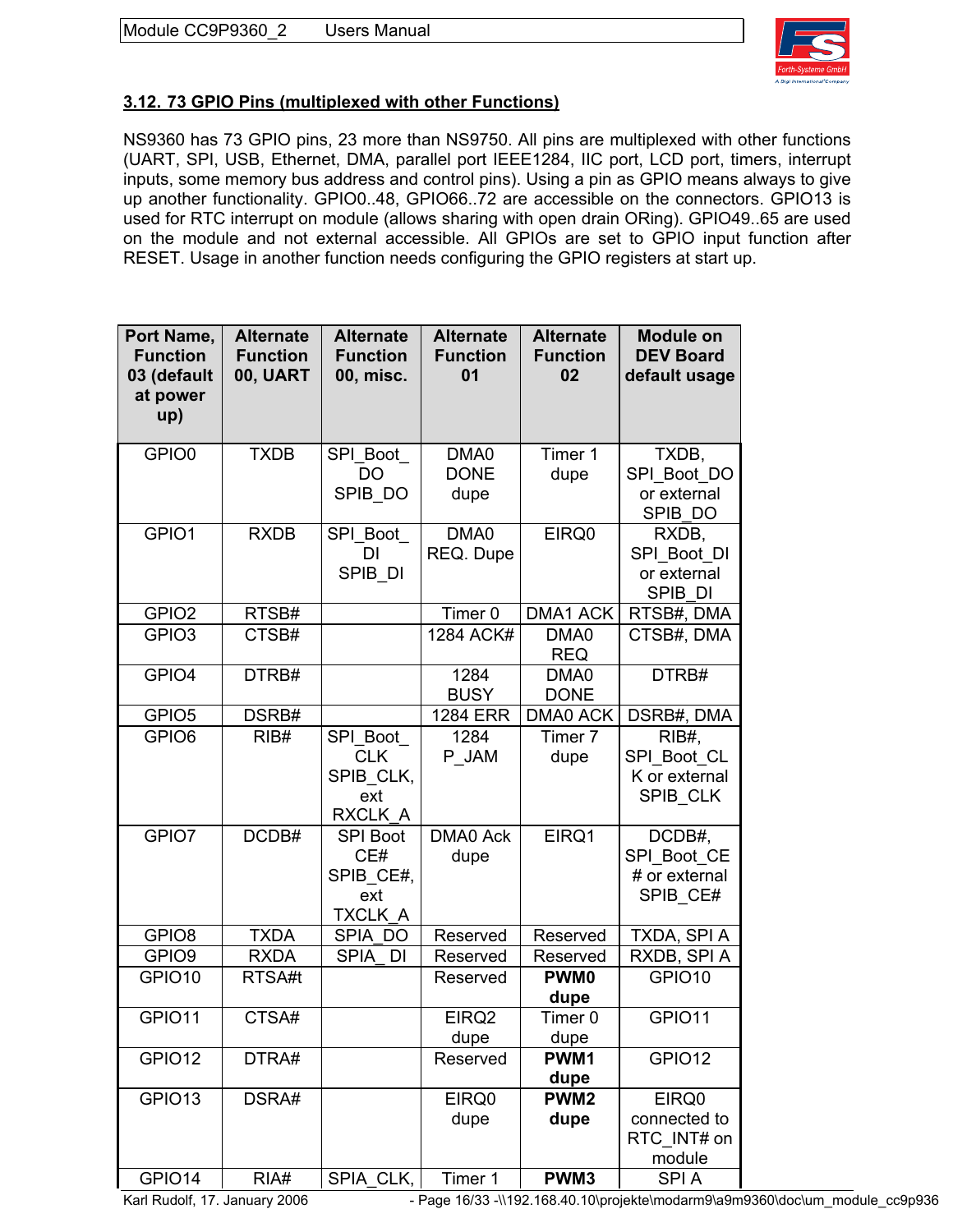

| Port Name,<br><b>Function</b><br>03 (default<br>at power<br>up) | <b>Alternate</b><br><b>Function</b><br><b>00, UART</b> | <b>Alternate</b><br><b>Function</b><br>00, misc. | <b>Alternate</b><br><b>Function</b><br>01 | <b>Alternate</b><br><b>Function</b><br>02 | <b>Module on</b><br><b>DEV Board</b><br>default usage |
|-----------------------------------------------------------------|--------------------------------------------------------|--------------------------------------------------|-------------------------------------------|-------------------------------------------|-------------------------------------------------------|
|                                                                 |                                                        | ext                                              |                                           | dupe                                      |                                                       |
|                                                                 |                                                        | RXCLK B                                          |                                           |                                           |                                                       |
| GPIO15                                                          | DCDA#                                                  | SPIA EN#,<br>ext<br>TXCLK B                      | Timer 2                                   | <b>LCD_CLKI</b><br>N                      | <b>SPIA</b>                                           |
| GPIO16                                                          |                                                        | <b>USB</b><br>Overcurren<br>t                    | 1284<br>P JAM<br>dupe                     | <b>Reserved</b>                           | <b>USB OVCUR</b>                                      |
| GPIO17                                                          |                                                        | <b>USB</b><br>Power<br>Relay                     | Reserved                                  | Reserved                                  | <b>USB PREL</b>                                       |
| GPIO18                                                          |                                                        | Ethernet<br><b>CAM</b><br>Reject                 | <b>LCD</b><br><b>PWREN</b>                | EIRQ3<br>dupe                             | <b>LCD</b>                                            |
| GPIO19                                                          |                                                        | Ethernet<br><b>CAM</b><br>Request                | <b>LCD</b><br><b>HSYNC</b>                | <b>DMA1 ACK</b><br>dupe                   | <b>LCD</b>                                            |
| GPIO20                                                          | DTRC#                                                  |                                                  | LCD CLK                                   | Reserved                                  | <b>LCD</b>                                            |
| GPIO21                                                          | DSRC#                                                  |                                                  | <b>LCD</b><br><b>VFSYNC</b>               | Reserved                                  | <b>LCD</b>                                            |
| GPIO22                                                          | RIC#                                                   | SPIC CLK,<br>ext<br>RXCLK C                      | <b>LCD</b><br><b>BIAS D_E</b><br>N        | Reserved                                  | <b>LCD</b>                                            |
| GPIO23                                                          | DCDC#                                                  | $SPIC_$<br>EN#, ext<br>TXCLK C                   | <b>LCD</b><br>LINE END                    | <b>Reserved</b>                           | <b>LCD</b>                                            |
| GPIO24                                                          | DTRD#                                                  |                                                  | LCDD <sub>0</sub>                         | Reserved                                  | <b>LCD</b>                                            |
| GPIO25                                                          | DSRD#                                                  |                                                  | LCDD1                                     | <b>Reserved</b>                           | <b>LCD</b>                                            |
| GPIO26                                                          | RID#                                                   | SPID_CLK,<br>ext<br>RXCLK D                      | LCDD <sub>2</sub>                         | Timer 3                                   | <b>LCD</b>                                            |
| GPIO27                                                          | DCDD#                                                  | SPID<br>EN#, ext<br>TXCLK_D                      | LCDD3                                     | Timer 4                                   | <b>LCD</b>                                            |
| GPIO28                                                          |                                                        | EIRQ 1<br>dupe                                   | LCDD4                                     | LCDD8<br>dupe                             | <b>LCD</b>                                            |
| GPIO29                                                          |                                                        | Timer 5                                          | LCDD <sub>5</sub>                         | LCDD9<br>dupe                             | <b>LCD</b>                                            |
| GPIO30                                                          |                                                        | Timer <sub>6</sub>                               | LCDD6                                     | LCDD10<br>dupe                            | <b>LCD</b>                                            |
| GPIO31                                                          |                                                        | Timer 7                                          | LCDD7                                     | LCDD11<br>dupe                            | <b>LCD</b>                                            |
| GPIO32                                                          |                                                        | EIRQ <sub>2</sub>                                | 1284 D1                                   | LCDD8                                     | <b>LCD</b>                                            |
| GPIO33                                                          |                                                        | <b>Reserved</b>                                  | 1284 D <sub>2</sub>                       | LCDD9                                     | <b>LCD</b>                                            |
| GPIO34                                                          |                                                        | <b>IIC_SCL</b>                                   | 1284 D3                                   | LCDD10                                    | <b>LCD</b>                                            |
| GPIO35                                                          |                                                        | <b>IIC_SDA</b>                                   | 1284 D4                                   | LCDD11                                    | <b>LCD</b>                                            |
| GPIO36                                                          |                                                        | <b>PWM0</b>                                      | 1284 D5                                   | LCDD12                                    | <b>LCD</b>                                            |
| GPIO37                                                          |                                                        | PWM1                                             | 1284 D6                                   | LCDD13                                    | <b>LCD</b>                                            |

Karl Rudolf, 17. January 2006 - Page 17/33 -\\192.168.40.10\projekte\modarm9\a9m9360\doc\um\_module\_cc9p936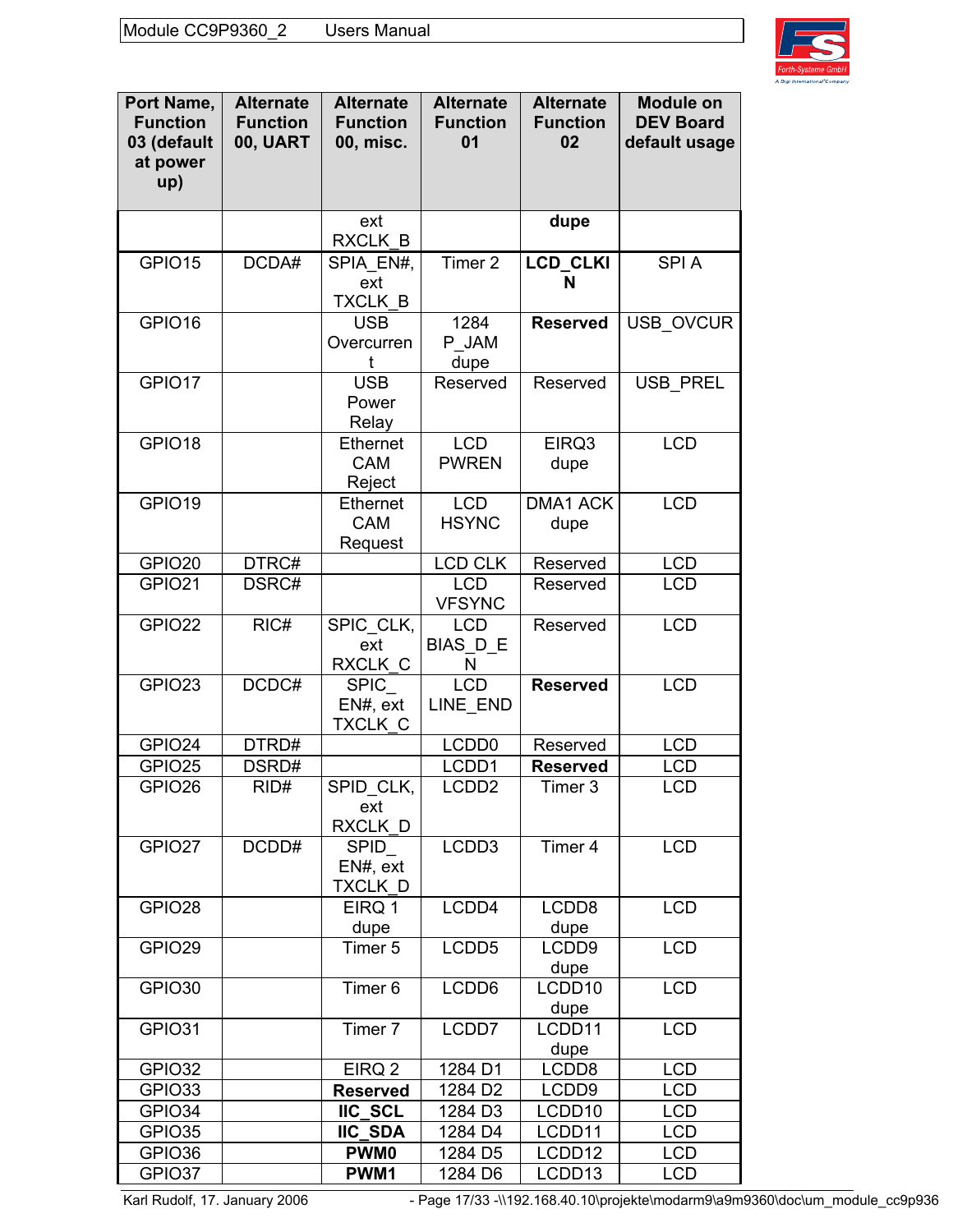

| Port Name,<br><b>Function</b><br>03 (default<br>at power<br>up) | <b>Alternate</b><br><b>Function</b><br>00, UART | <b>Alternate</b><br><b>Function</b><br>00, misc. | <b>Alternate</b><br><b>Function</b><br>01 | <b>Alternate</b><br><b>Function</b><br>02 | <b>Module on</b><br><b>DEV Board</b><br>default usage |
|-----------------------------------------------------------------|-------------------------------------------------|--------------------------------------------------|-------------------------------------------|-------------------------------------------|-------------------------------------------------------|
| GPIO38                                                          |                                                 | PWM <sub>2</sub>                                 | 1284 D7                                   | LCDD14                                    | <b>LCD</b>                                            |
| GPIO39                                                          |                                                 | PWM3                                             | 1284 D8                                   | LCDD15                                    | <b>LCD</b>                                            |
| GPIO40                                                          | <b>TXDC</b>                                     | SPIC DO                                          | IRQ3                                      | LCDD16                                    | <b>LCD</b>                                            |
| GPIO41                                                          | <b>RXDC</b>                                     | SPIC DI                                          | <b>Reserved</b>                           | LCDD17                                    | <b>LCD</b>                                            |
| GPIO42                                                          | RTSC#                                           |                                                  | <b>Reserved</b>                           | <b>USB PHY</b>                            | <b>USB EXTPH</b>                                      |
|                                                                 |                                                 |                                                  |                                           | D+                                        | Y D+                                                  |
| GPIO43                                                          | CTSC#                                           |                                                  | 1284                                      | <b>USB PHY</b>                            | <b>USB EXTPH</b>                                      |
|                                                                 |                                                 |                                                  | <b>DIRCON</b>                             | D-                                        | Y D-                                                  |
| GPIO44                                                          | <b>TXDD</b>                                     | SPID DO                                          | 1284                                      | <b>USB PHY</b>                            | <b>USB EXTPH</b>                                      |
|                                                                 |                                                 |                                                  | <b>SELECT</b>                             | <b>TXOUT</b><br><b>EN</b>                 | Y OE#                                                 |
| GPIO45                                                          | <b>RXDD</b>                                     | SPID DI                                          | 1284                                      | <b>USB PHY</b>                            | <b>USB EXTPH</b>                                      |
|                                                                 |                                                 |                                                  | <b>STRB</b>                               | <b>RXD</b>                                | Y RXD                                                 |
| GPIO46                                                          | RTSD#                                           |                                                  | <b>1284 ALFD</b>                          | USB_PHY<br>RXD+                           | GPIO46                                                |
| GPIO47                                                          | CTSD#                                           |                                                  | <b>1284 INIT</b>                          | USB_PHY                                   | GPIO47                                                |
|                                                                 |                                                 |                                                  |                                           | <b>RXD-</b>                               | drives                                                |
|                                                                 |                                                 |                                                  |                                           |                                           | DEBUG-LED                                             |
| GPIO48                                                          |                                                 | USB_PHY                                          | 1284                                      | DMA1                                      | <b>USB EXTPH</b>                                      |
|                                                                 |                                                 | <b>SUSP</b>                                      | P SEL                                     | <b>REQ</b>                                | Y SUSP                                                |
| GPIO49                                                          |                                                 | USB_PHY                                          | 1284                                      | DMA1                                      | R/B# NAND-                                            |
|                                                                 |                                                 | <b>SPEED</b>                                     | P LOG                                     | <b>DONE</b>                               | Flash (GPIO)<br>control on<br>module                  |
| <b>GPIO50</b>                                                   |                                                 | <b>MIL MDIO</b>                                  | <b>Reserved</b>                           | <b>USB PHY</b><br>D+ dupe                 | <b>MII MDIO</b>                                       |
| <b>GPIO51</b>                                                   |                                                 | <b>MIL RXDV</b>                                  | <b>Reserved</b>                           | USB_PHY<br>D-dupe                         | <b>MIL RXDV</b>                                       |
| <b>GPIO52</b>                                                   |                                                 | <b>MII_RXER</b>                                  | <b>Reserved</b>                           | USB_PHY<br><b>TXOUT</b><br><b>EN</b>      | <b>MII_RXER</b>                                       |
| <b>GPIO53</b>                                                   |                                                 | <b>MIL RXD0</b>                                  | <b>Reserved</b>                           | USB_PHY<br><b>RXD</b><br>dupe             | MII_RXD0                                              |
| <b>GPIO54</b>                                                   |                                                 | MII_RXD1                                         | <b>Reserved</b>                           | USB_PHY<br><b>SUSP</b><br>dupe            | MII_RXD1                                              |
| <b>GPIO55</b>                                                   |                                                 | MII RXD2                                         | <b>Reserved</b>                           | USB_PHY<br><b>SPEED</b><br>dupe           | MII_RXD2                                              |
| <b>GPIO56</b>                                                   |                                                 | <b>MIL RXD3</b>                                  | <b>Reserved</b>                           | USB_PHY<br><b>RXD+</b><br>dupe            | MII_RXD3                                              |
| <b>GPIO57</b>                                                   |                                                 | <b>MII_TXEN</b>                                  | <b>Reserved</b>                           | USB_PHY<br><b>RXD-</b><br>dupe            | <b>MII_TXEN</b>                                       |
| <b>GPIO58</b>                                                   |                                                 | <b>MII TXER</b>                                  | <b>Reserved</b>                           | <b>Reserved</b>                           | <b>MII TXER</b>                                       |
| <b>GPIO59</b>                                                   |                                                 | <b>MII TXD0</b>                                  | <b>Reserved</b>                           | <b>Reserved</b>                           | <b>MII_TXD0</b>                                       |

Karl Rudolf, 17. January 2006 - Page 18/33 -\\192.168.40.10\projekte\modarm9\a9m9360\doc\um\_module\_cc9p936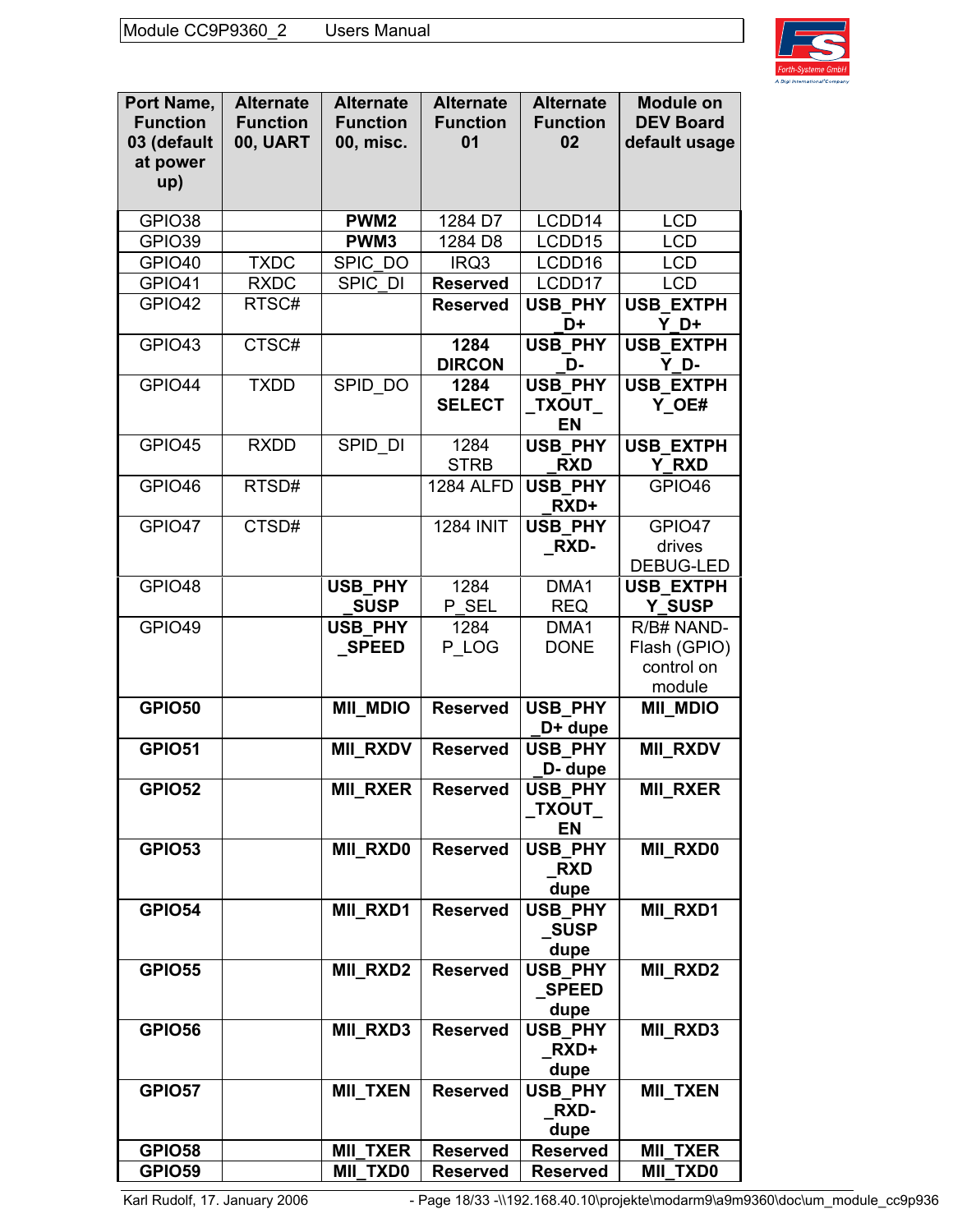

| Port Name,<br><b>Function</b><br>03 (default<br>at power<br>up) | <b>Alternate</b><br><b>Function</b><br><b>00, UART</b> | <b>Alternate</b><br><b>Function</b><br>00, misc. | <b>Alternate</b><br><b>Function</b><br>01 | <b>Alternate</b><br><b>Function</b><br>02 | <b>Module on</b><br><b>DEV Board</b><br>default usage |
|-----------------------------------------------------------------|--------------------------------------------------------|--------------------------------------------------|-------------------------------------------|-------------------------------------------|-------------------------------------------------------|
| <b>GPIO60</b>                                                   |                                                        | <b>MII TXD1</b>                                  | <b>Reserved</b>                           | <b>Reserved</b>                           | <b>MII TXD1</b>                                       |
| <b>GPIO61</b>                                                   |                                                        | MII TXD2                                         | <b>Reserved</b>                           | <b>Reserved</b>                           | <b>MII TXD2</b>                                       |
| <b>GPIO62</b>                                                   |                                                        | <b>MII TXD3</b>                                  | <b>Reserved</b>                           | <b>Reserved</b>                           | <b>MII TXD3</b>                                       |
| <b>GPIO63</b>                                                   |                                                        | <b>MII COL</b>                                   | <b>Reserved</b>                           | <b>Reserved</b>                           | <b>MII COL</b>                                        |
| <b>GPIO64</b>                                                   |                                                        | <b>MII CRS</b>                                   | <b>Reserved</b>                           | <b>Reserved</b>                           | <b>MII CRS</b>                                        |
| GPIO65                                                          |                                                        | <b>MII PHY I</b><br><b>NT</b>                    | <b>Reserved</b>                           | <b>Reserved</b>                           | <b>MII MDINT#</b>                                     |
| <b>GPIO66</b>                                                   |                                                        | A22                                              | <b>Reserved</b>                           | <b>Reserved</b>                           | A22                                                   |
| <b>GPIO67</b>                                                   |                                                        | A23                                              | <b>Reserved</b>                           | <b>Reserved</b>                           | A23                                                   |
| GPIO68                                                          |                                                        | A24                                              | MCKE 0                                    | IRQ0 dupe                                 | A24                                                   |
| GPIO69                                                          |                                                        | A25                                              | MCKE 1                                    | IRQ1 dupe                                 | A25                                                   |
| <b>GPIO70</b>                                                   |                                                        | A26                                              | MCKE <sub>2</sub>                         | <b>IIC_SCL</b>                            | <b>IIC_SCL</b>                                        |
|                                                                 |                                                        |                                                  |                                           | dupe                                      |                                                       |
| <b>GPIO71</b>                                                   |                                                        | A27                                              | MCKE_3                                    | <b>IIC SDA</b><br>dupe                    | <b>IIC_SDA</b>                                        |
| GPIO72                                                          |                                                        | TA STB                                           | <b>Reserved</b>                           | <b>Reserved</b>                           | ext WAIT                                              |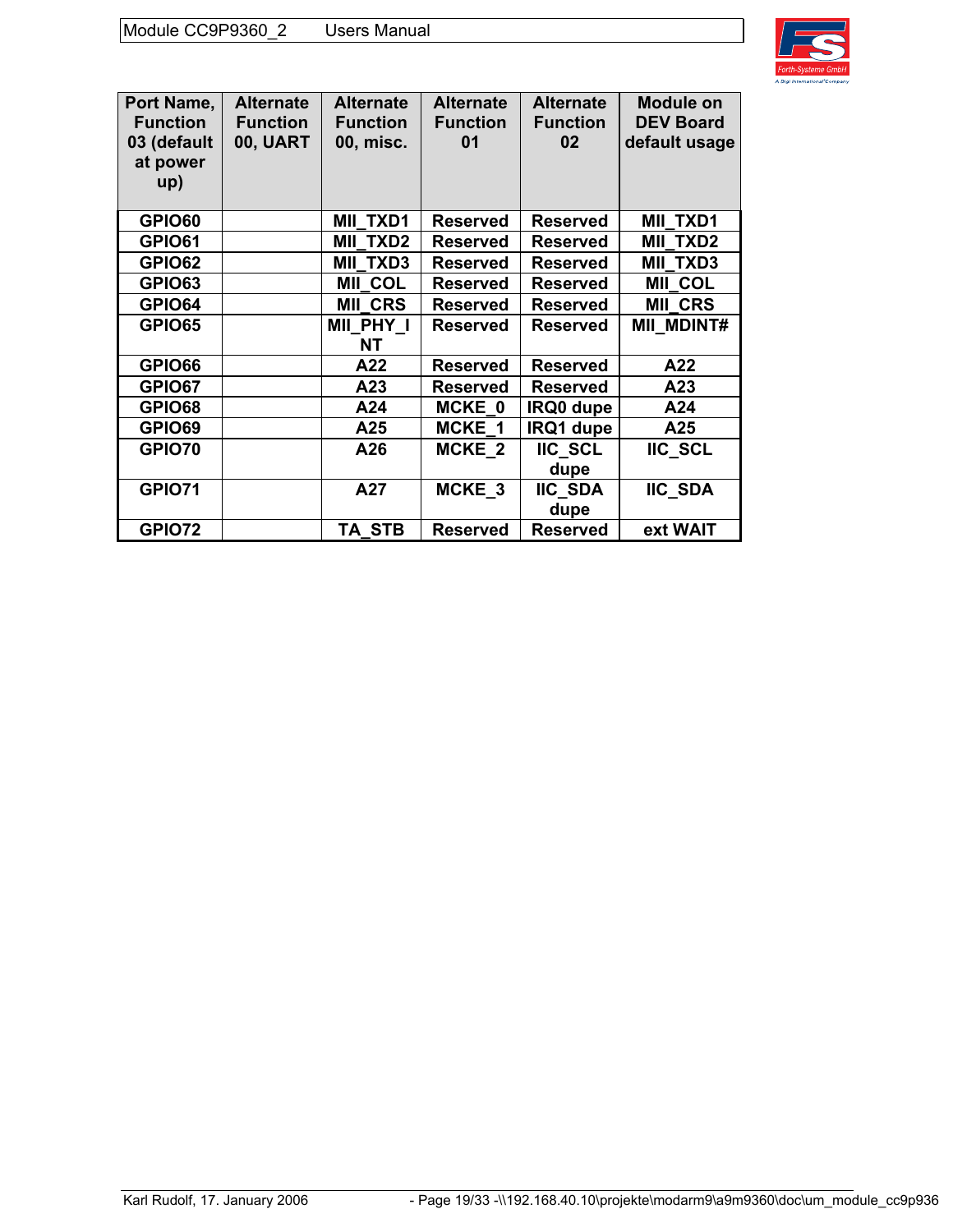

# **3.13. External Interrupts**

4 external interrupts are multiplexed with other functions on the GPIO pins. Every interrupt is routed to two or three different GPIOs to increase the chance of using them without giving up another vital function.

| External<br>Interr. | 1 <sup>st</sup> Pos. | other functions 1 <sup>st</sup> Pos.                            | 2 <sup>nd</sup><br>Pos.<br>(dupe) | 2 <sub>nd</sub><br>other<br>functions<br>Pos.                   |
|---------------------|----------------------|-----------------------------------------------------------------|-----------------------------------|-----------------------------------------------------------------|
| EIRQ0               | GPIO1                | RXDB, SPIBoot DI +<br>SPIB DI, DMA0 REQ<br>dupe                 | $ GP$ IO 13                       | DSRA#, PWM2 dupe,<br>used on module for<br><b>RTC</b> interrupt |
| EIRQ1               | GPIO7                | DCDB#, SPIBoot CE#   GPIO28<br>SPIB CE#,<br>and<br>DMA0ACK dupe |                                   | LCD <sub>1</sub><br>LCD D8<br>dupe                              |
| EIRQ <sub>2</sub>   | GPIO32               | LCDD8, 1284_D0                                                  | GPIO11                            | CTSA#, Timer0 dupe                                              |
| EIRQ3               | GPIO <sub>40</sub>   | TXDC,<br>SPIC DO, GPIO18<br>LCDD16                              |                                   | LCD PWREN,<br>ETH CAMREJ                                        |

EIRQ0 and EIRQ1 have a third position on the NS9360:

EIRQ0 dupe: GPIO68, also A24

EIRQ1 dupe: GPIO69, also A25

Both address lines are routed to the modules connectors. If not used on the base board or application, the interrupts are available by changing the GPIO configuration

#### **3.14. 10/100Mbps Ethernet Port**

The 10/100Mbps Ethernet port of the NS9360 allows a glueless connection of a 3.3V MII or RMII PHY chip that generates the physical Ethernet signals.

The module has a MII PHY chip LXT972 in a LQFP-64 case on board. No transformer or Ethernet connector is on the module, these parts have to be provided by the base board. PHY clock of 25MHz is generated in the PHY chip with a 25MHz crystal.

#### **3.15. USB 2.0 full and low speed Host and Device Controller**

The USB section of the NS9360 CPU provides USB signals for a host and device channel. All external configuration for a USB host and/or a USB device interface has to be made on the base board. 48MHz USB clock is generated on the CPU with a 48MHz crystal in fundamental configuration.

The internal USB PHY in the NS9360 CPU can be used for the USB host or device channel (USB\_INTPHY\_DP, USB\_INTPHY\_DN).These signals are **not** 5V tolerant and have to be protected on the base board. A  $2^{\overline{n}d}$  independant USB device channel is provided, when an external unidirectional or bidirectional PHY is connected to the USB device control signals GPIO42..45, 48. In this case the internal PHY has to be used in host mode.

# **3.16. UART Channels**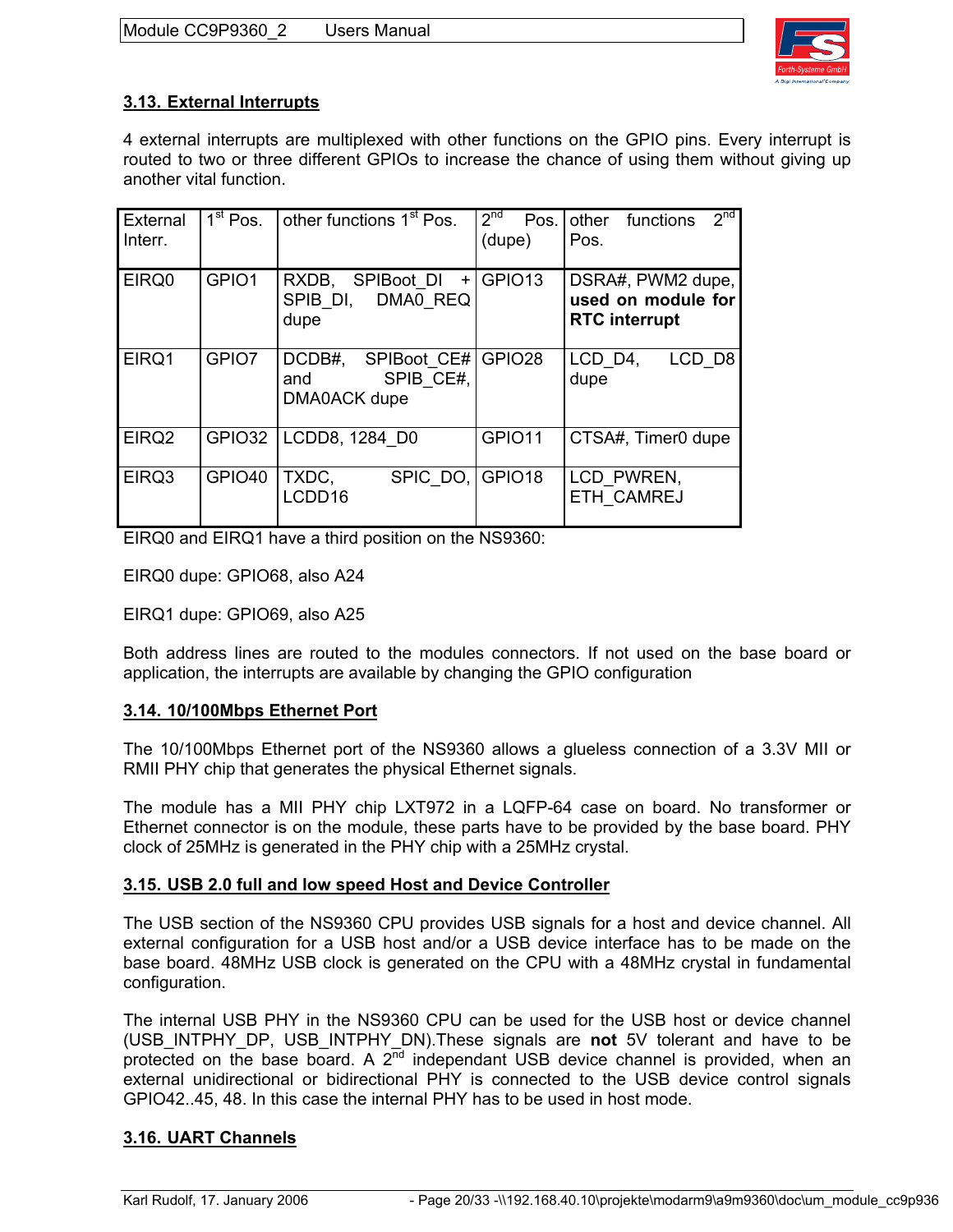

Up to 4 UART channels with all handshake signals are provided (channels A=GPIO8..15, B=GPIO0..7, C=GPIO20..23 & GPIO40..43, D=GPIO24..27 & GPIO44..47). They can be used in asynchronous mode as UART. Baud rates are supported up to 1.8MHz in asynchronous mode.

#### **3.17. SPI Channels**

Four SPI channels are provided by the NS9360. Usage in master or slave mode is possible. SPI channel B (GPIO0,1,6,7) is connected to the serial 8Kx8 SPI EEPROM containing the boot program and the initial SDRAM parameters for booting via SPI when RESET# is asserted. External usage of this channel after boot at runtime is provided with additional hardware. The other SPI channels can be used free if not used in UART or LCD or USB mode or blocked by other GPIO usage.

#### **3.18. Usage UART and SPI on A9M9360 Module**

ARM9 modules have 2 serial ports A, B wired with at least TXD, RXD, RTS# and CTS# as common port lines.

The NS9360 chip allows only the usage of UART channels A,B for UART and/or SPI function, if the LCD function is used too. If all signals of the LCD function realised on the module are used, channel C for UART and/or SPI function is blocked. Usage USB with external PHY needs GPIOs providing SPI channel D.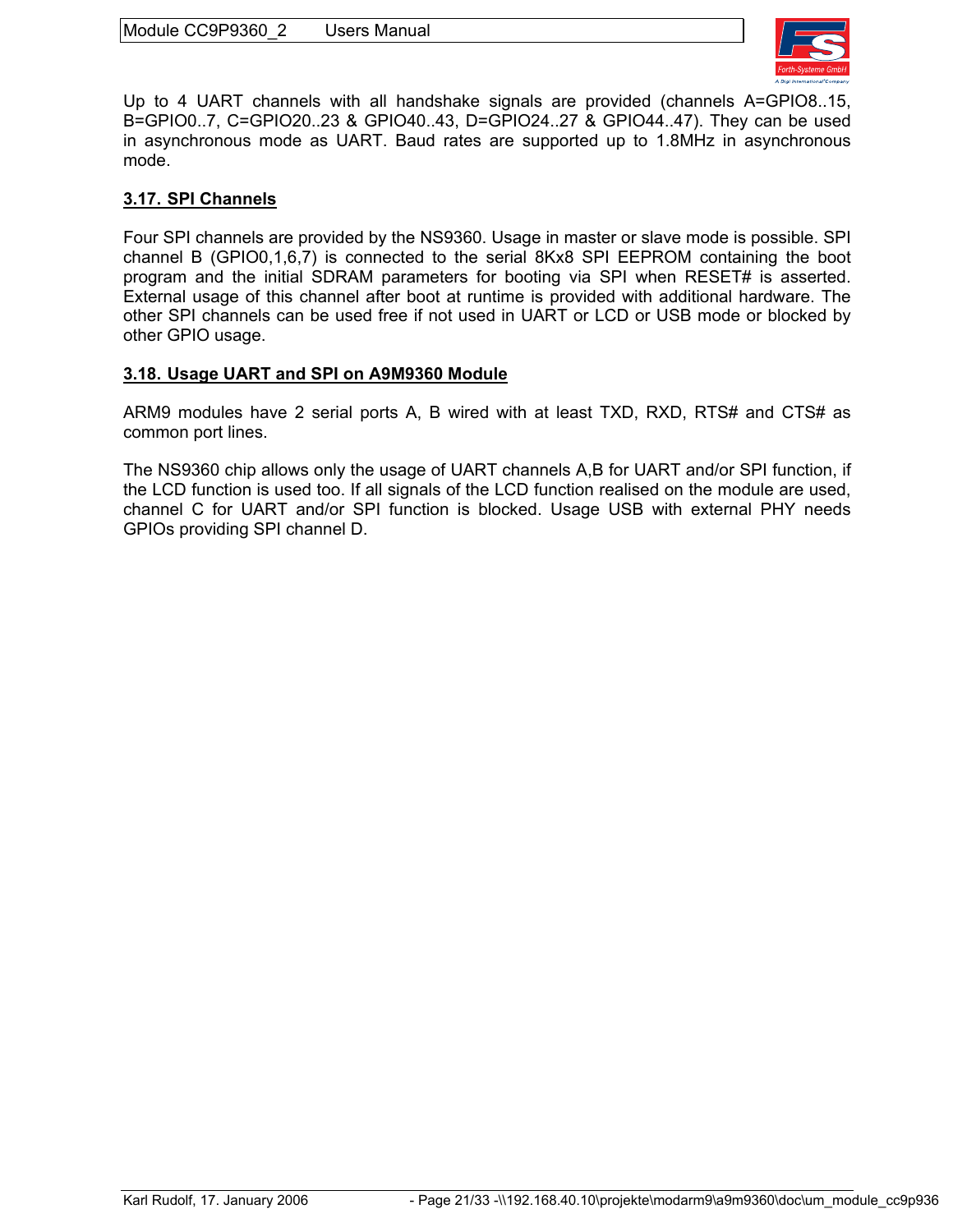

# **3.19. Baudrate Table**

Baud rate generators in the NS9360 have different clock sources selectable:

- 1. X1\_SYS\_OSC/M. It is the frequency of the input crystal divided by M. M depends on the multiplier settings PLL\_ND of the PLL. M = 2 at PLL\_ND >= 8 decimal (14.7456MHz with 29.4912MHz quartz), unusable for PLL\_ND < 8 (baud clock instable and/or wrong frequency at CPU speeds < 58.9824MHz). Cannot be used with PLL bypassed.
- 2. BCLK. For 176,9472MHz CPU clock is BCLK = AHBCLK/2 = 44,2368MHz. Only internal source when PLL bypassed.
- 3. External receive clock from GPIO6, 14, 22, 26 pins.
- 4. External transmit clock from GPIO7, 15, 23, 27 pins.

Count values vs. Baud Rate Clock:

| <b>Baud Rate</b> | N, X1 SYS/2               | $N$ , BCLK =             | $N$ , BCLK =             | $N$ , BCLK =  |
|------------------|---------------------------|--------------------------|--------------------------|---------------|
|                  |                           | 44,236800MHz,            | 38,707200MHz,            | 25,804800MHz, |
|                  | 14.745600MH               | (Error) [%]              | (Error) [%]              | (Error) [%]   |
|                  | z, (Error) [%]            |                          |                          |               |
|                  |                           |                          |                          |               |
| 75               | $12287, (-)$              |                          | $32255, (-)$             | $21503, (-)$  |
| 150              | $6143, (-)$               | $18431, (-)$             | $16127, (-)$             | $10751, (-)$  |
| 300              | 3071,<br>$(-)$            | $9215, (-)$              | $8063, (-)$              | $5375, (-)$   |
| 600              | $1535, (-)$               | $4607, (-)$              | $4031, (-)$              | $2687, (-)$   |
| 1200             | $767, (-)$                | $2303, (-)$              | $2015, (-)$              | $1343, (-)$   |
| 2400             | $383, (-)$                | $1151, (-)$              | $1007, (-)$              | $671, (-)$    |
| 4800             | $191, (-)$                | $575, (-)$               | $503, (-)$               | $335, (-)$    |
| 7200             | $127, (-)$                | $383, (-)$               | $335, (-)$               | $223, (-)$    |
| 9600             | $95, (-)$                 | $287, (-)$               | 251,<br>$(-)$            | $167, (-)$    |
| 14400            | 63, (<br>(-)              | 191,<br>$\overline{a}$   | $167, (-)$               | 111, (-)      |
| 19200            | $47, (-)$                 | 143,<br>H                | 125,<br>$-1$             | $83, (-)$     |
| 28800            | 31,1<br>$\left( -\right)$ | $95, (-)$                | $83, (-)$                | $55, (-)$     |
| 38400            | 23,<br>$\overline{a}$     | 71,<br>$\left( -\right)$ | 62,<br>$\left( -\right)$ | 41,<br>$(-)$  |
| 57600            | $15, (-)$                 | $47, (-)$                | $41, (-)$                | $27, (-)$     |
| 115200           | 7, (-)                    | $23, (-)$                | $20, (-)$                | 13,           |
| 230400           | $3, (-)$                  | $11, (-)$                |                          | $6, (-)$      |
| 460800           | 1,<br>$\left( -\right)$   | $5, (-)$                 |                          |               |
| 921600           | 0, 0<br>(-)               | 2,<br>$\left( -\right)$  |                          |               |
| 1843200          |                           |                          |                          |               |

A9M9360 module is using PLL, so modules with 177MHz, 155MHz and 103MHz will use the values from column 1 allowing baud rates from 75..921600Bd.

# **3.20. I²C Bus**

This bus with the signals IIC\_SCL (GPIO70 and muxed signal A26 lost) and IIC\_SDA (GPIO71 and muxed signal A27 lost) is connected on the module to a serial EEPROM with I²C interface on device address 0xA0, 0xA1. Device address 0xD0, 0xD1 connects to an RTC on board. All other addresses can be used externally.

Due to a timing bug in the I²C state machine the maximum clock frequency in slow mode should be 50KHz and 200KHz in fast mode. Otherwise minimum setup time for the target can be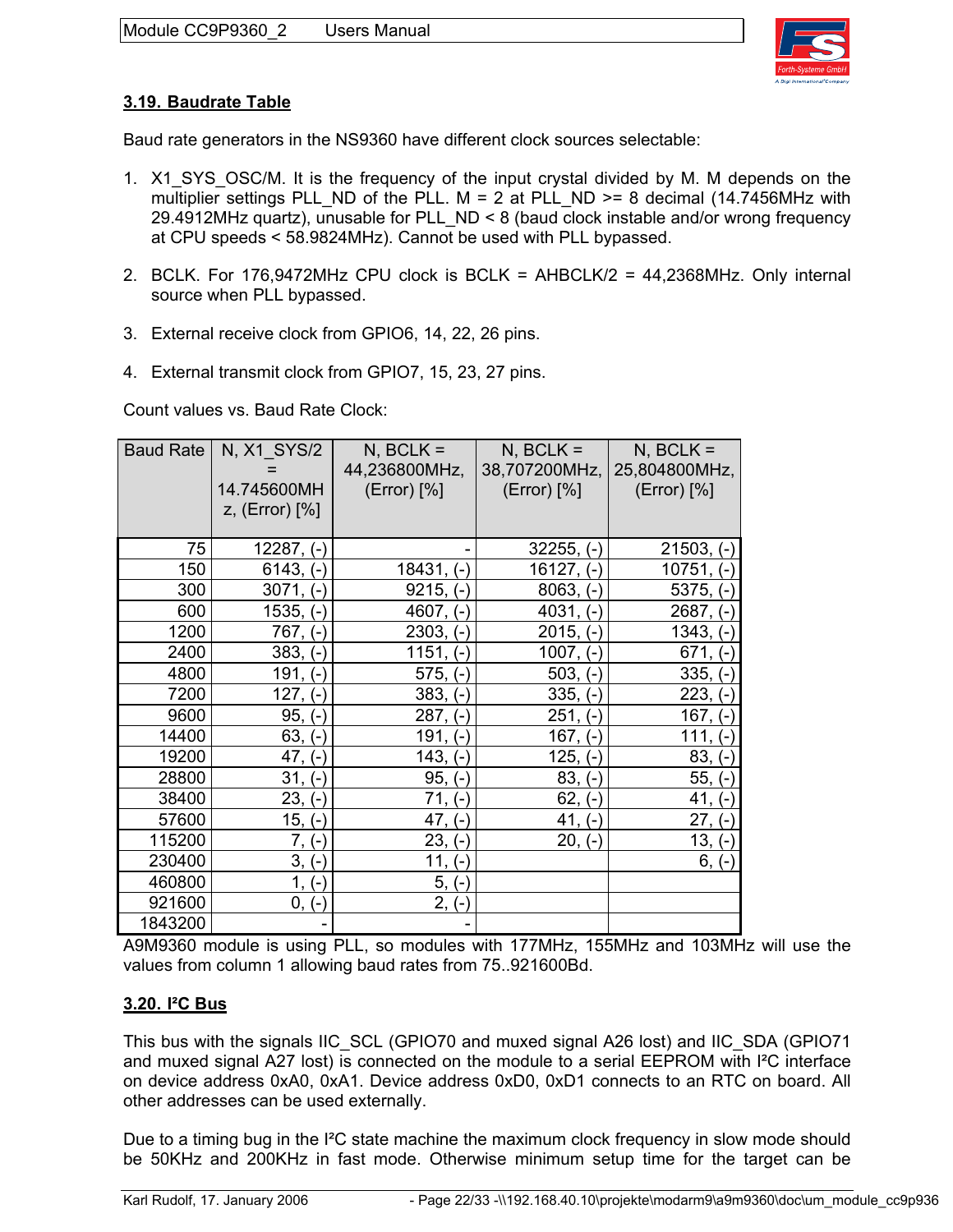

violated (SDA changes after half low time of SCK instead of shortly after falling edge, so setup time for data is 2.5µs @ 100KHz and 612.5ns @ 400KHz).

**Important:** Use only 3.3V devices!

#### **3.21. LCD Controller (STN & TFT)**

An LCD interface for STN or TFT LCD's is provided with up to 18 data lines and 6 control lines. Usage for LCD disables serial ports C, D and most GPIOs.

The module provides the full LCD interface: 18 data lines LCCD0..17 (GPIO24..41) and 6 control lines GPIO18..23.

This interface allows connection of most TFT and STN monchrome and color LCDs. Details see NS9360 hardware user manual.

#### **3.22. Serial EEPROM for storing Configuration Parameters**

The nonvolatile storage of parameters like MAC address etc. is supported with a serial 8Kx8 EEPROM (24LC64 or similar in TSSOP8 case) connected to the I²C bus at device address 0xA0, 0xA1. Write protect WP and optional address lines A0, A1, A2 are grounded (some manufacturers leave these pins n. c.).

#### **3.23. RTC**

An RTC (MAXIM/DALLAS DS1337 in µSOP8 case) on the module is connected to the I<sup>2</sup>C bus (device address 0xD0, 0xD1). It has its own 32.768KHz clock crystal. Power is taken from +3.3V when provided, otherwise from  $V_{BAT}$  fed by an external battery. An interrupt line (GPIO13 configured as IRQ0) is connected to the RTC pin AINT# (open drain, default disabled); the connection can be opened by depopulating resistor R2.

#### **3.24. JTAG, Boundary Scan**

NS9360 support JTAG and boundary scan with the signals TCK, TMS, TDI, TDO and TRST#. The signal RTCK is not connected to external.

Selection between normal mode and debug mode is done with the external signal DEBUG EN# (HCONF0). Selection between ARM debug mode and boundary scan mode is done with the signal OCD EN# (HCONF2). See table below:

| DEBUG_EN#   OCD_EN#   Mode |                      | Comments                                                                                     |
|----------------------------|----------------------|----------------------------------------------------------------------------------------------|
|                            | normal               |                                                                                              |
|                            | not recommended      | Boundary Scan possible<br>here too, but TRST# is<br>connected with SRST#,<br>system may hang |
|                            | ARM debug            |                                                                                              |
|                            | <b>Boundary Scan</b> |                                                                                              |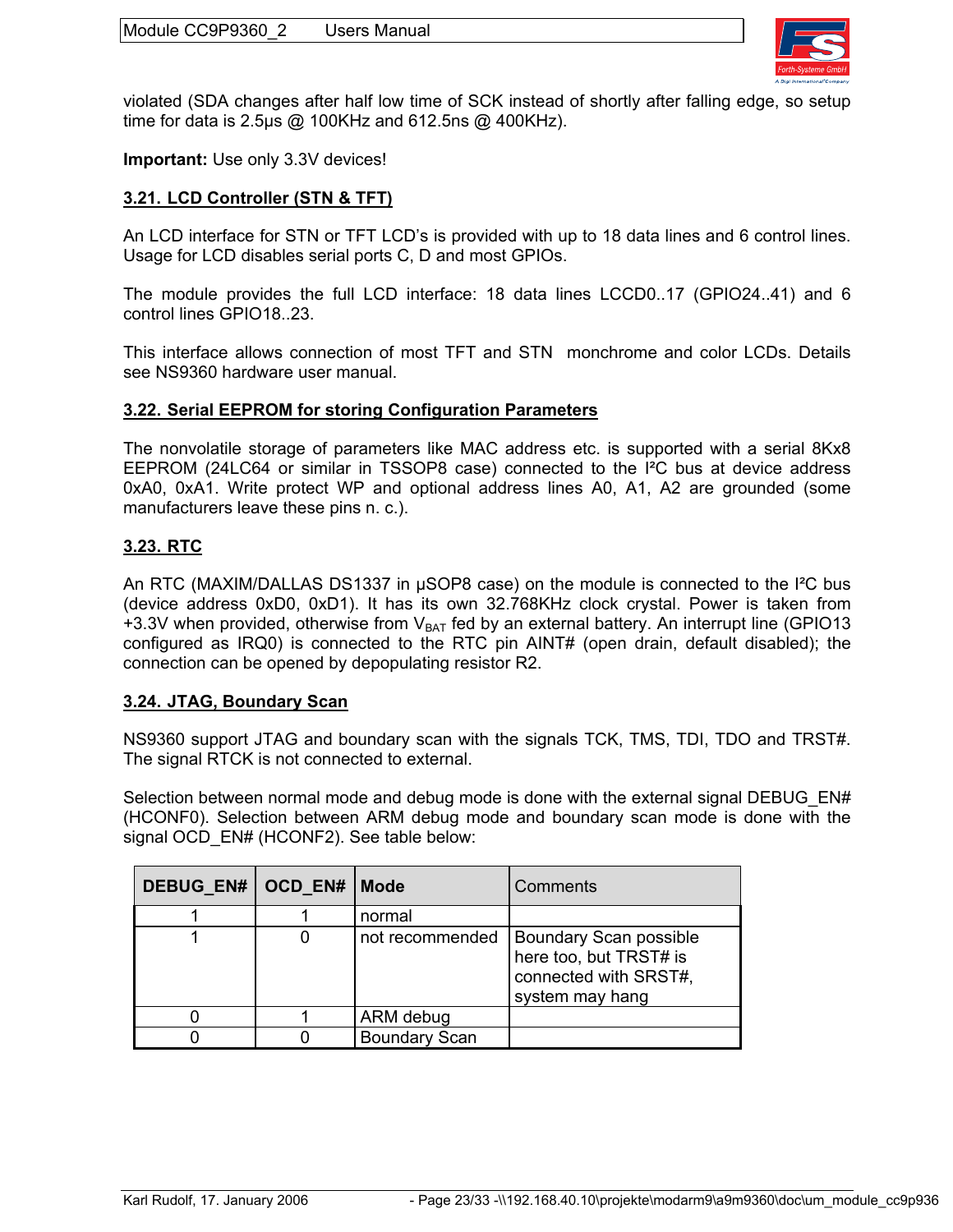

#### **3.25. Single 3.3V Power Supply; Power Sequencing**

The module has +3.3V\_IN and VLIO (3.3V too for A9M9360) supply pins. Internal voltages: 1.5V core voltage with up to 400mA will be converted by a switching regulator from VLIO to keep losses small.

Power-up and power-down behaviour recommended by NetSilicon for the NS9360 (see 9360 power sequencing.doc from NetSilicon) will be ensured by hardware. Due to generation of 1.5V from 3.3V IN or VLIO with a step-down switching regulator the core voltage will rise later than the I/O voltage 3.3V IN. A FET switch controls the switching of the I/O voltage 3.3V into the module.

**Important: Every base board has to switch its 3.3V supply according to the module. Otherwise power sequencing on the module is influenced by backfeeding the module with 3.3V from the base board. The signal PWREN is provided for this purpose.**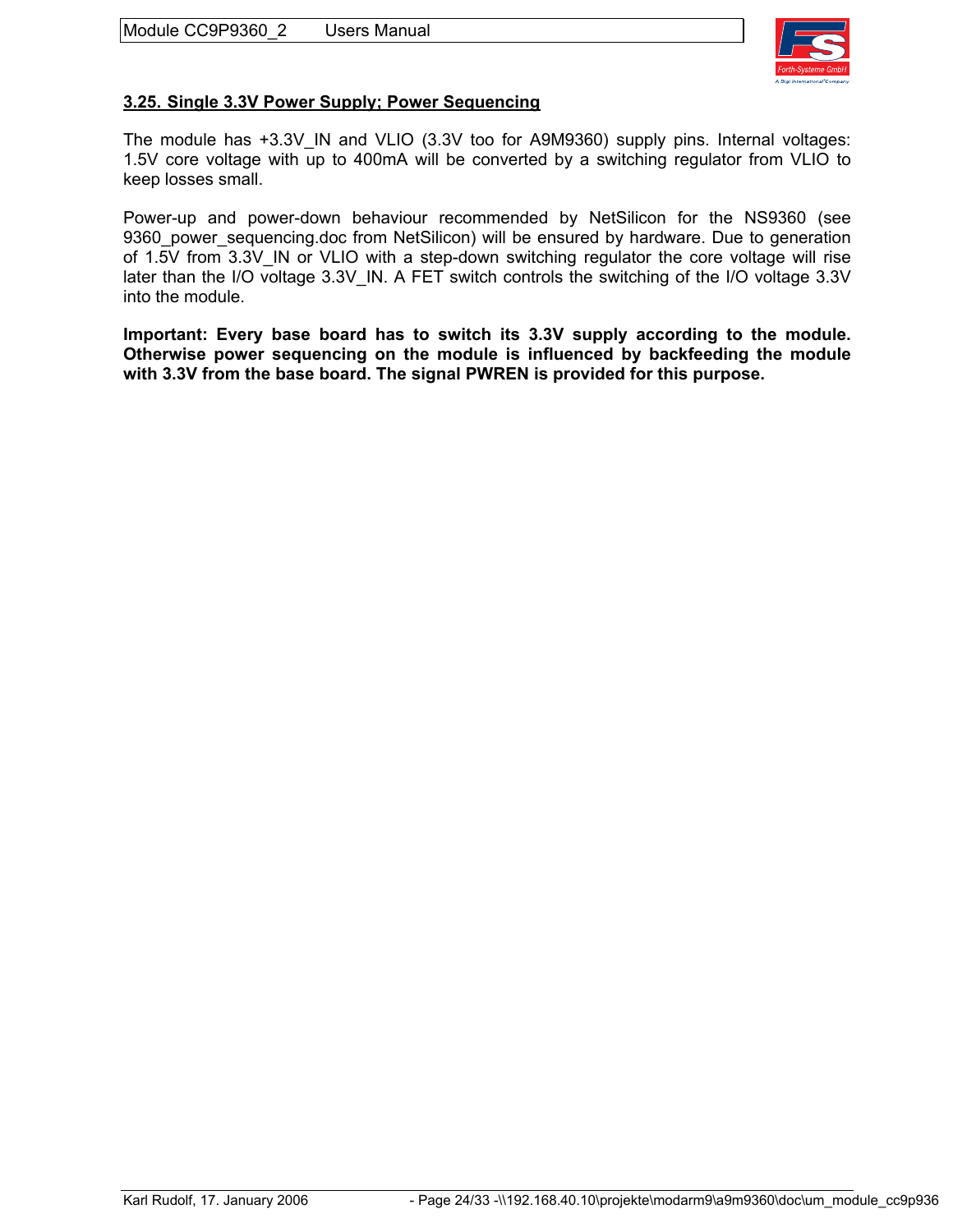

# **4. Bootloader**

Every module is delivered with a bootloader (UBOOT) pre-installed in NAND Flash. The bootloader is capable of booting the Operating System from NAND Flash, via a serial port or via Ethernet. Parameters can be passed to the kernel from the bootloader.

#### **5. Software**

The ARM926 core in the NS9360 contains an MMU thus allowing Operating Systems such as Linux and Windows CE to be supported. Board Support Packages for Windows CE .net 4.2 and Linux, using kernel 2.6.x, are in development. Other Operating Systems can be supported on request**.**

#### **5.1. Software Hints**

This chapter just lists some problems, which occurred while bringing a NS9360 FORTH into life:

- UARTs: all four channels have their RESET bit set. Reset bits in SCON\_MRES, other wise system hangs at access to UART registers.
- I2C: Reset bit in SCON\_MRES. Same effect as mentioned for UARTs
- System Memory Chip Select X Memory Mask register: Bit 0 has to be 1, otherwise chip select is blocked. Is undocumented chip select enable, now documented.
- SDRAM bank 1 can be used if initilization is running not from SDRAM bank 0 (see chapter SDRAM).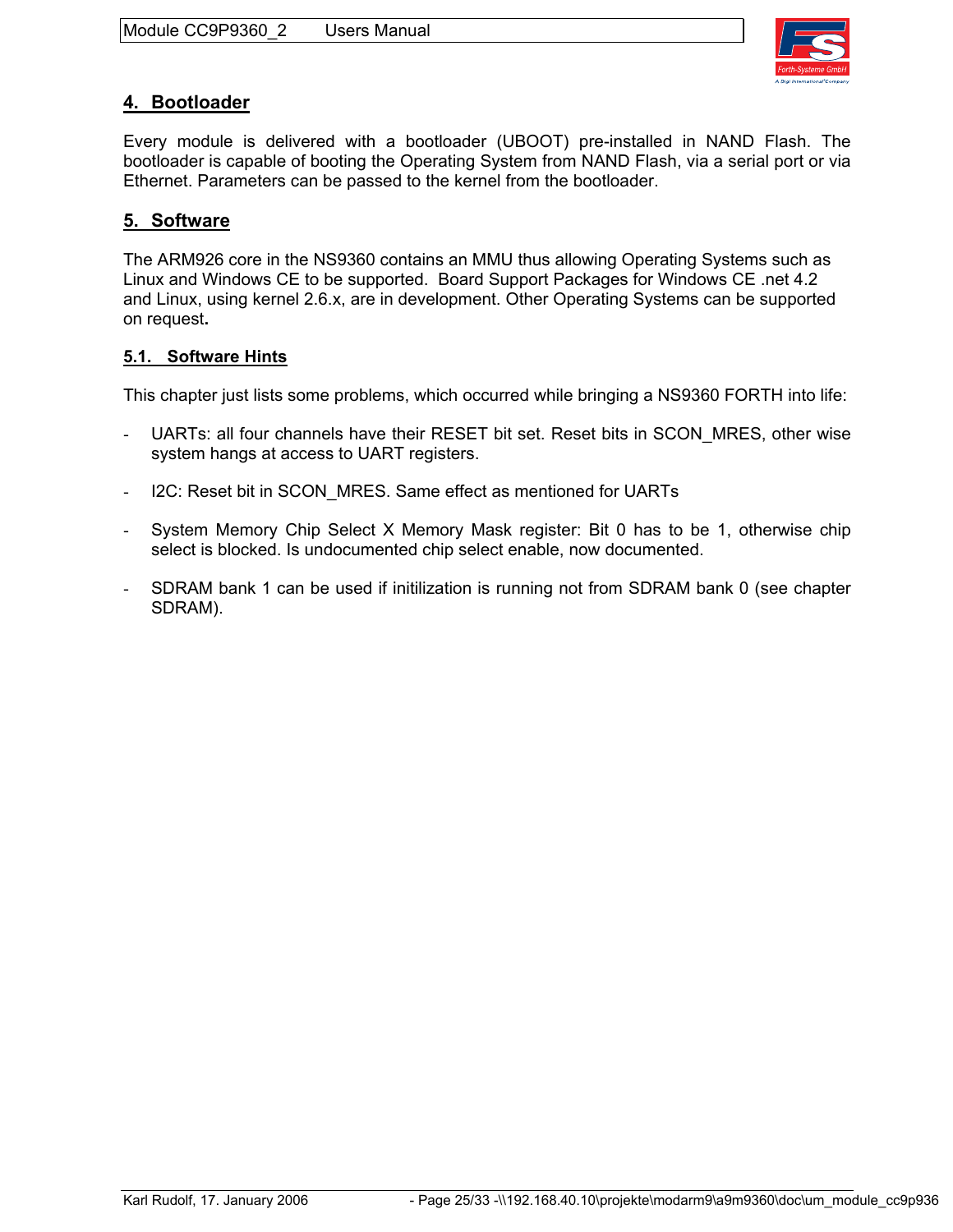

# **6. Mechanics**

The module size is defined to 60 x 44mm. Two holes, for M2 screws, catercornered, are provided to enable fixing of the module on the base board.

Two board-to-board connectors are used on the module. Depending on the counterpart on the base board, different distances between module and base board can be realized. The minimum distance is 5mm.

Therefore, the height of the parts mounted on the bottom side of the module should not exceed 2.5mm. The height of the parts mounted at the top side should not exceed 4.1mm.

| Board-to-Board | Module Connector X1, X2 |                |                 |              |             | Base Board Connector X1, X2 |           |
|----------------|-------------------------|----------------|-----------------|--------------|-------------|-----------------------------|-----------|
| Distance h     | No. of Pins             | Qty            | <b>Supplier</b> | Order No.    | No. Of Pins | <b>Supplier</b>             | Order No. |
| $5 \text{ mm}$ |                         |                |                 |              | 120         | AMP                         | 177984-5  |
|                |                         |                |                 |              |             | Berg                        | 61083-    |
|                |                         |                |                 |              |             |                             | 121000    |
| 6 mm           | 120                     | $\overline{2}$ | AMP             | 177983-5     | 120         | AMP                         | 179029-5  |
|                |                         |                | Berg            | 61082-121000 |             | Berg                        | 61083-    |
|                |                         |                |                 |              |             |                             | 122000    |
| $7 \text{ mm}$ |                         |                |                 |              | 120         | AMP                         | 179030-5  |
|                |                         |                |                 |              |             | Berg                        | 61083-    |
|                |                         |                |                 |              |             |                             | 123000    |
| 8 mm           |                         |                |                 |              | 120         | AMP                         | 179031-5  |
|                |                         |                |                 |              |             | Berg                        | 61083-    |
|                |                         |                |                 |              |             |                             | 124000    |

#### **Mechanical Drawing from TOP View:**

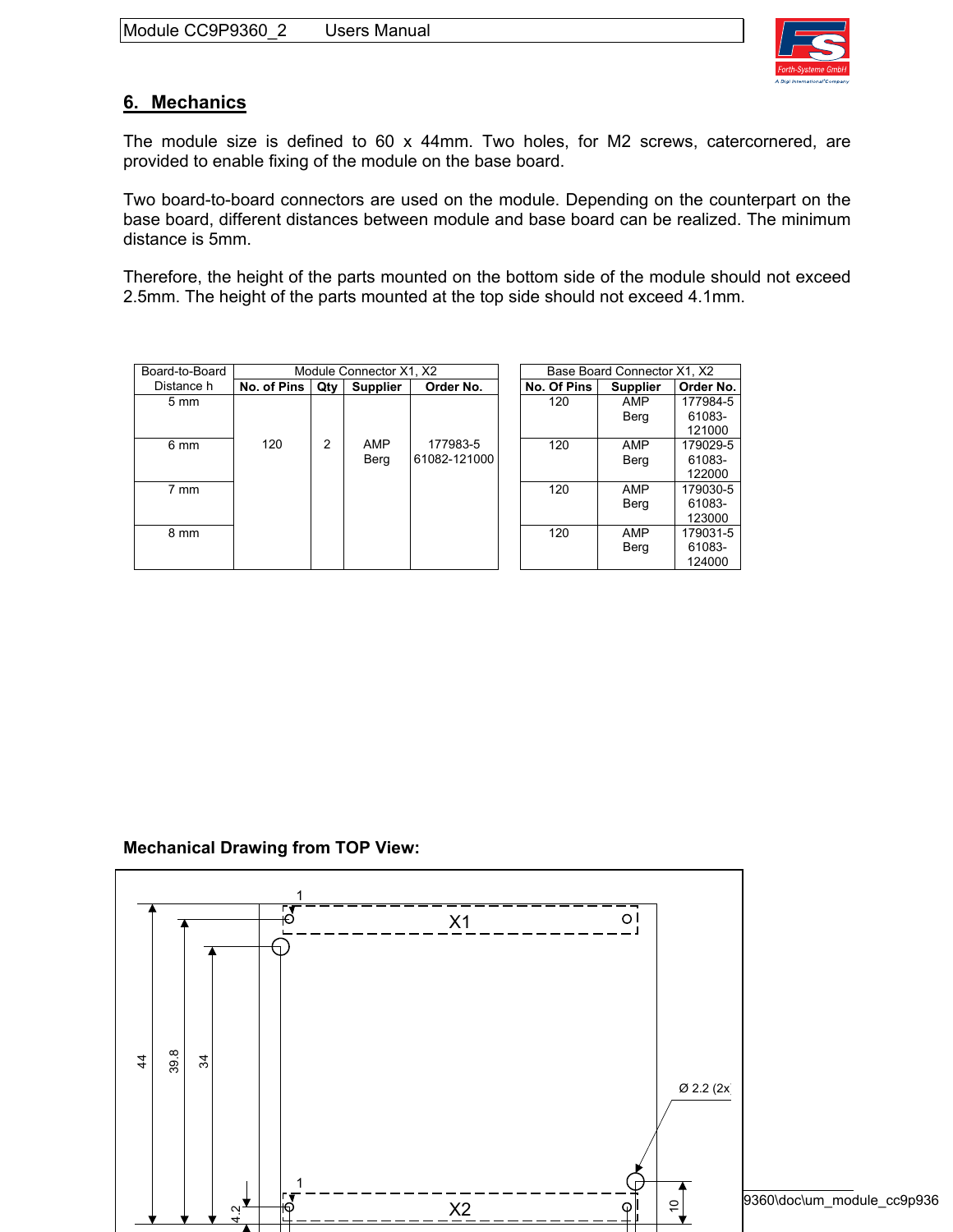

**Mechanical Drawing from Side View:**



The size of h depends on the board-to-board connectors.

The size between the board-to-board connectors is measured from pad to pad.

# **6.1. Extended Module**

For further modules in the ModARM9 family, it might be necessary to have some additional hardware placed on the module, which will need more signal lines connected between module and base board than currently available. To meet these future requirements, an extended board was defined, which has two additional board-to-board connectors with 60 pins each.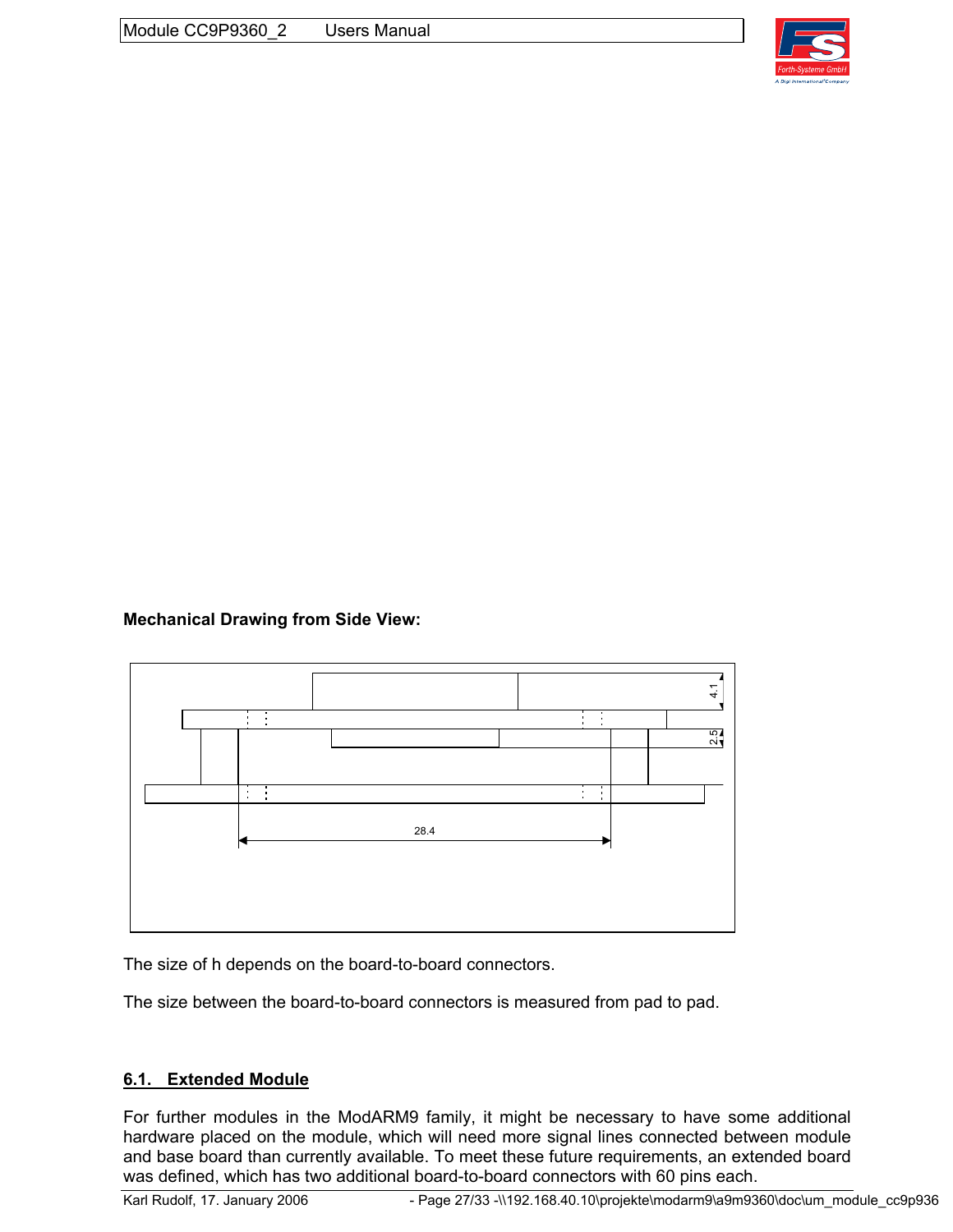

The size of the extended module is defined as 92 x 44mm. Two holes, for M2 screws, catercornered, are provided to enable fixing of the module on the base board.

| Board-to-Board | Module Connector X3, X4 |   |                 |              |  | Base Board Connector X3, X4 |                 |              |  |
|----------------|-------------------------|---|-----------------|--------------|--|-----------------------------|-----------------|--------------|--|
| Distance h     | No. of Pins Qty         |   | <b>Supplier</b> | Order No.    |  | No. Of                      | <b>Supplier</b> | Order No.    |  |
|                |                         |   |                 |              |  | <b>Pins</b>                 |                 |              |  |
| $5 \text{ mm}$ |                         |   |                 |              |  | 60                          | AMP             | 177984-2     |  |
|                |                         |   |                 |              |  |                             | Berg            | 61083-061009 |  |
| 6 mm           |                         |   |                 |              |  | 60                          | AMP             | 179029-2     |  |
|                | 60                      | 2 | AMP             | 177983-2     |  |                             | Berg            | 61083-062009 |  |
| 7 mm           |                         |   | Berg            | 61082-061009 |  | 60                          | AMP             | 179030-2     |  |
|                |                         |   |                 |              |  |                             | Berg            | 61083-063009 |  |
| 8 mm           |                         |   |                 |              |  | 60                          | AMP             | 179031-2     |  |
|                |                         |   |                 |              |  |                             | Berg            | 61083-064009 |  |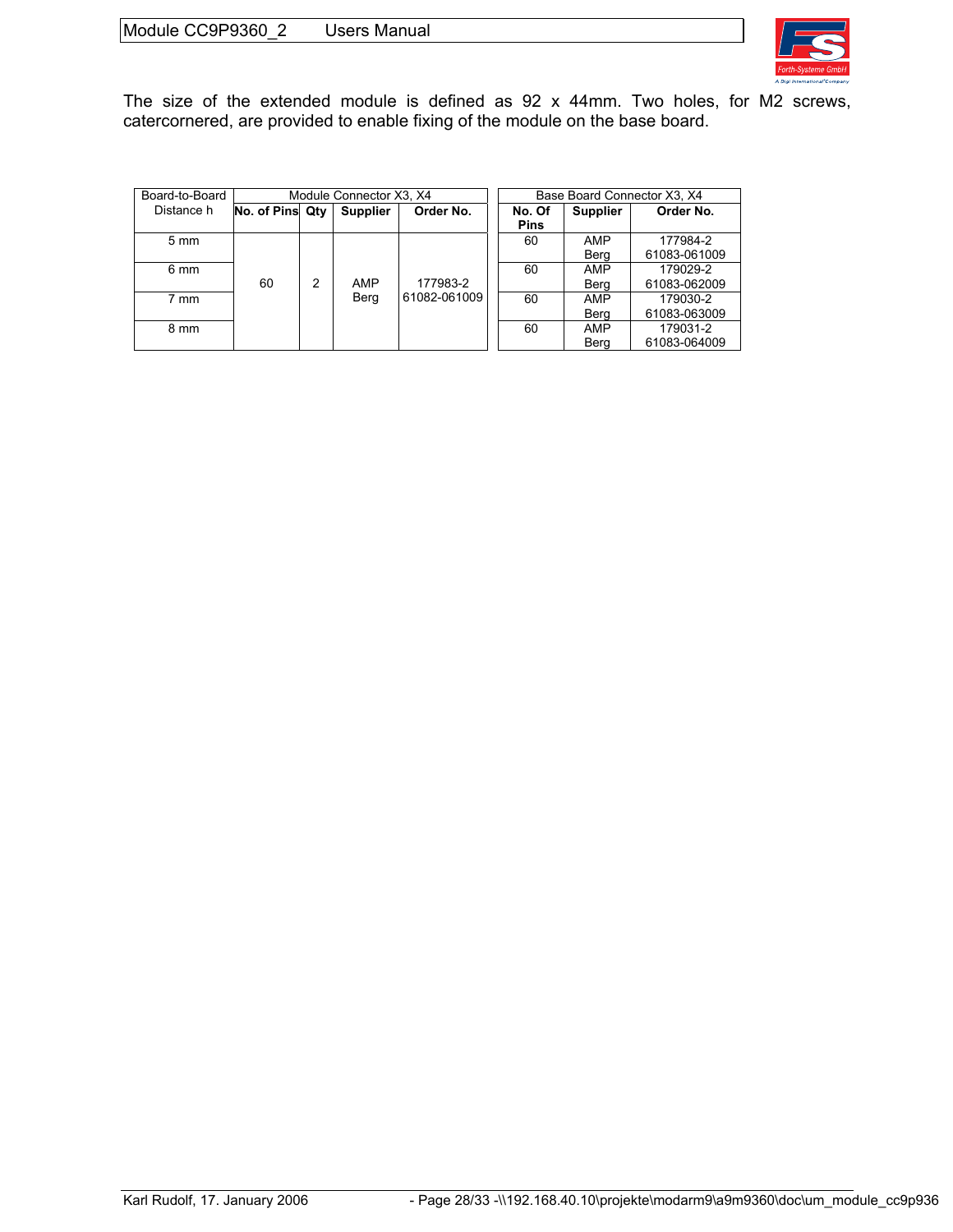

# **7. Known Faults and Limitations**

#### **7.1. SDRAM Clocks: Clockout1-3 not switchable**

Only SDM\_CLKOUT0 can be switched off by software. Switching SDM\_CLKOUT1-3 does not work.

CPU fault, can be fixed only by NetSilicon.

Workaround: None; all 4 signals used on module with 2 SDRAM banks equipped.

#### **7.2. I2C: Setup Time Data always half low time of Clock**

I2C\_SDA from NS9360 changes after half low time of I2C\_SCL instead of short time after high to low edge of clock as other I2C devices do.

CPU fault, can be fixed only by NetSilicon.

Workaround: Use half clock speed, i. e. 50KHz in slow mode and 200KHz in fast mode.

#### **7.3. SPI Boot System needs Hardware Workaround**

The SPI EEPROM boot engine has a fault that prevents sometimes a proper setup of the SDRAM controller. A hardware workaround is necessary that watches via a spare SDRAM chip select the successful initialization of the SDRAM controller (chip select toggling for refresh). Otherwise a 2<sup>nd</sup> reset is necessary which will always result in a proper setup and the system will start. This workaround is implemented in the A9M9360\_2 module.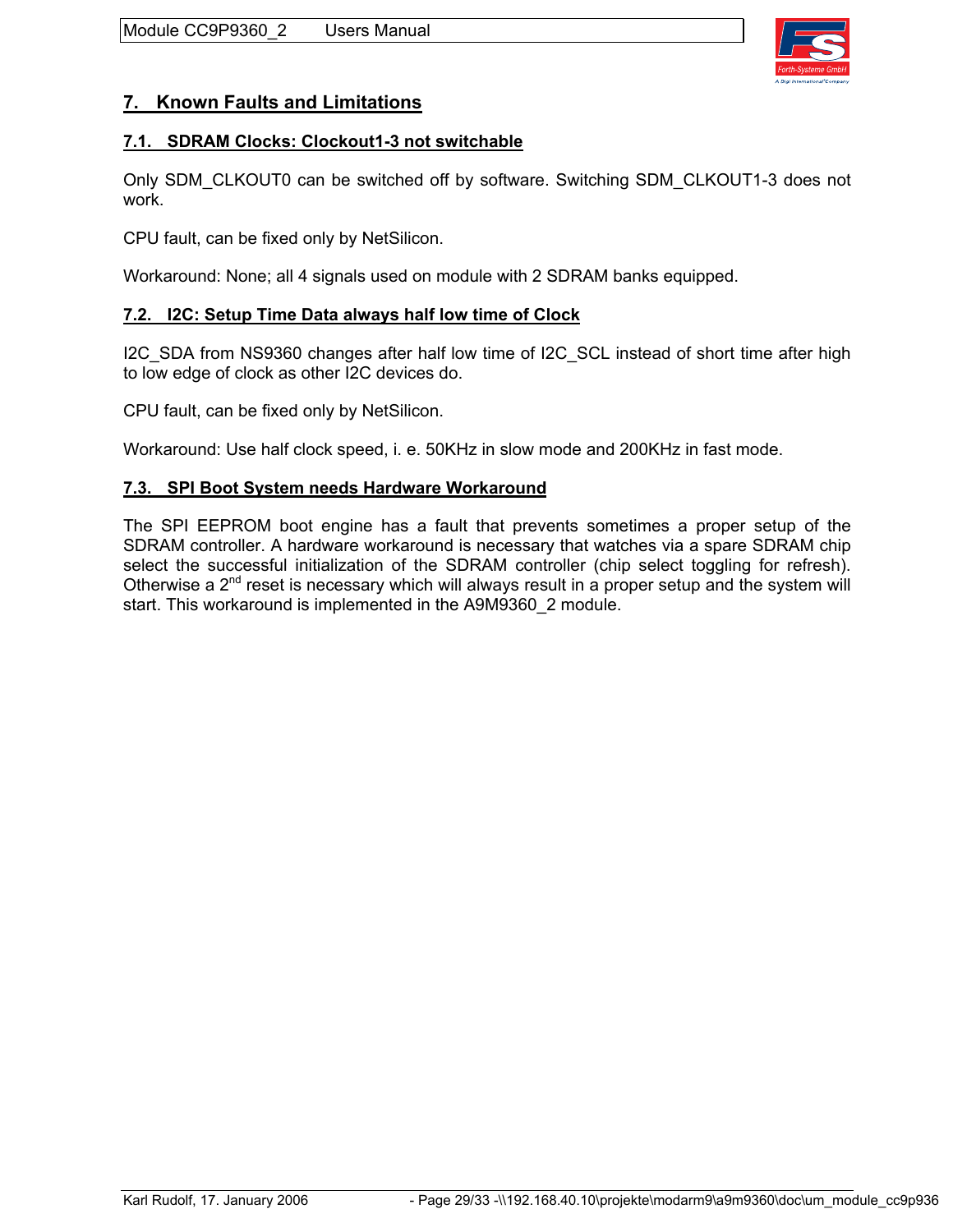

# **8. Appendix**

#### **8.1. Pinning Module**

The pinning for all currently planned and realised modules are defined in the file "Arm9 Module Pinning Table.XLS".

#### **8.2. Pinning Description Module**

A detailed pin description is available as "Pin\_Description\_A9M9360\_X.pdf" or "\*.doc".

#### **8.3. Pinning Module on A9MVali Validation Board**

This pinning is included in the specification of the validation board: "A9MVali\_X.doc" or "\*.pdf". Important: If possible, avoid usage of A9M9360 modules on A9MVALI\_X boards due to missing power sequencing on this base board. Module powerup and powerdown may be disturbed by backfeeding 3.3V signals from base board. Prefered base board is A9M9750DEV\_1.

#### **8.4. Pinning Module on Development Board**

This pinning is included in the specification of the Development board: "Spec\_Devkit\_A9M9750\_A9M9360\_X.doc" or "\*.pdf".

# **Module CC9P9360\_2**

1

<sup>&</sup>lt;sup>1</sup> Erste Fußnote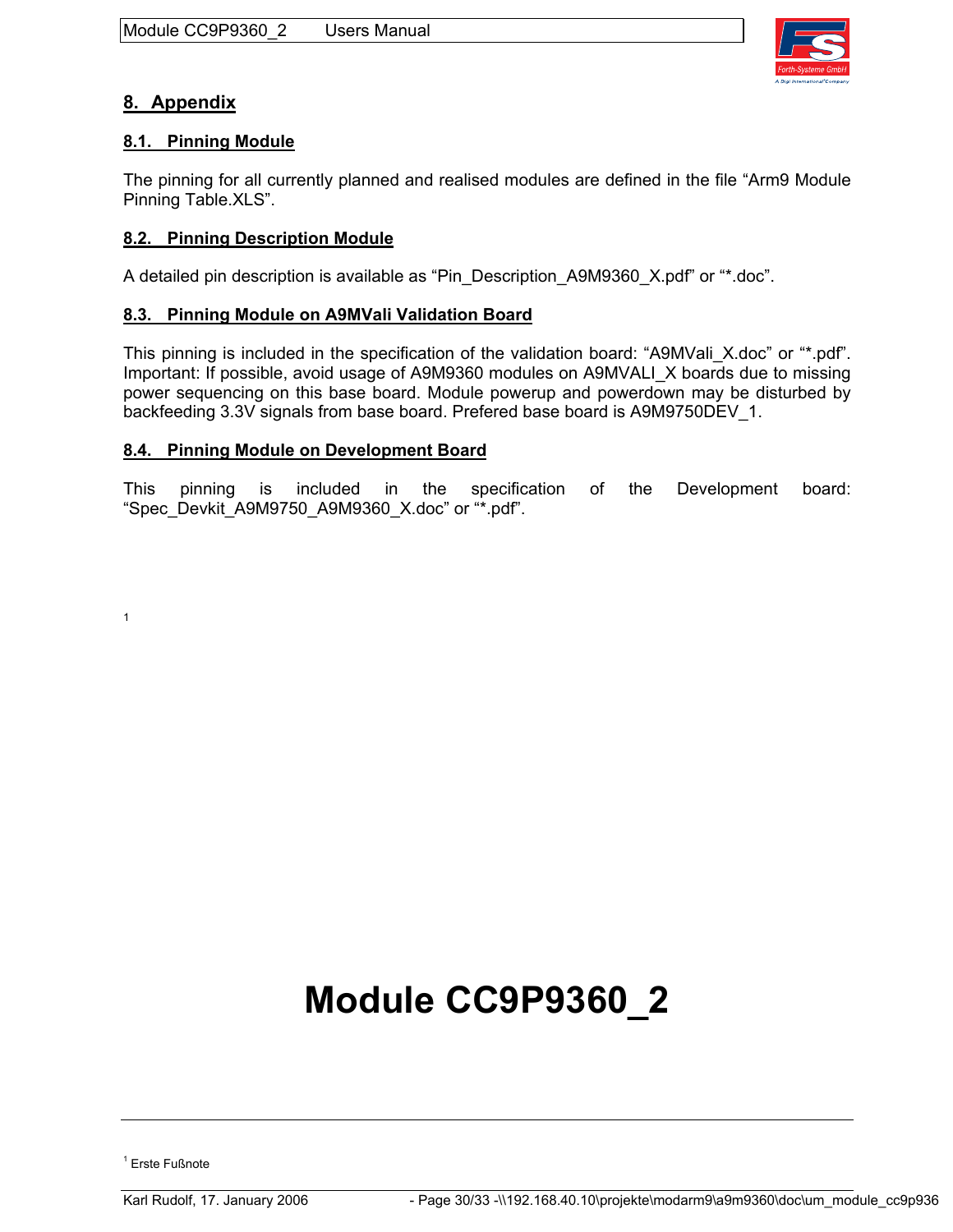

# Users Manual

17. January 2006



- P.O. Box 1103 **· D-79200 Breisach, Germany**
- Kueferstrasse 8 **· D-79206 Breisach, Germany**
- $\hat{\mathbf{z}}$ +49 (7667) 908-0  $\bullet$  Fax +49 (7667) 908-200
- sales@fsforth.de http://www.fsforth.de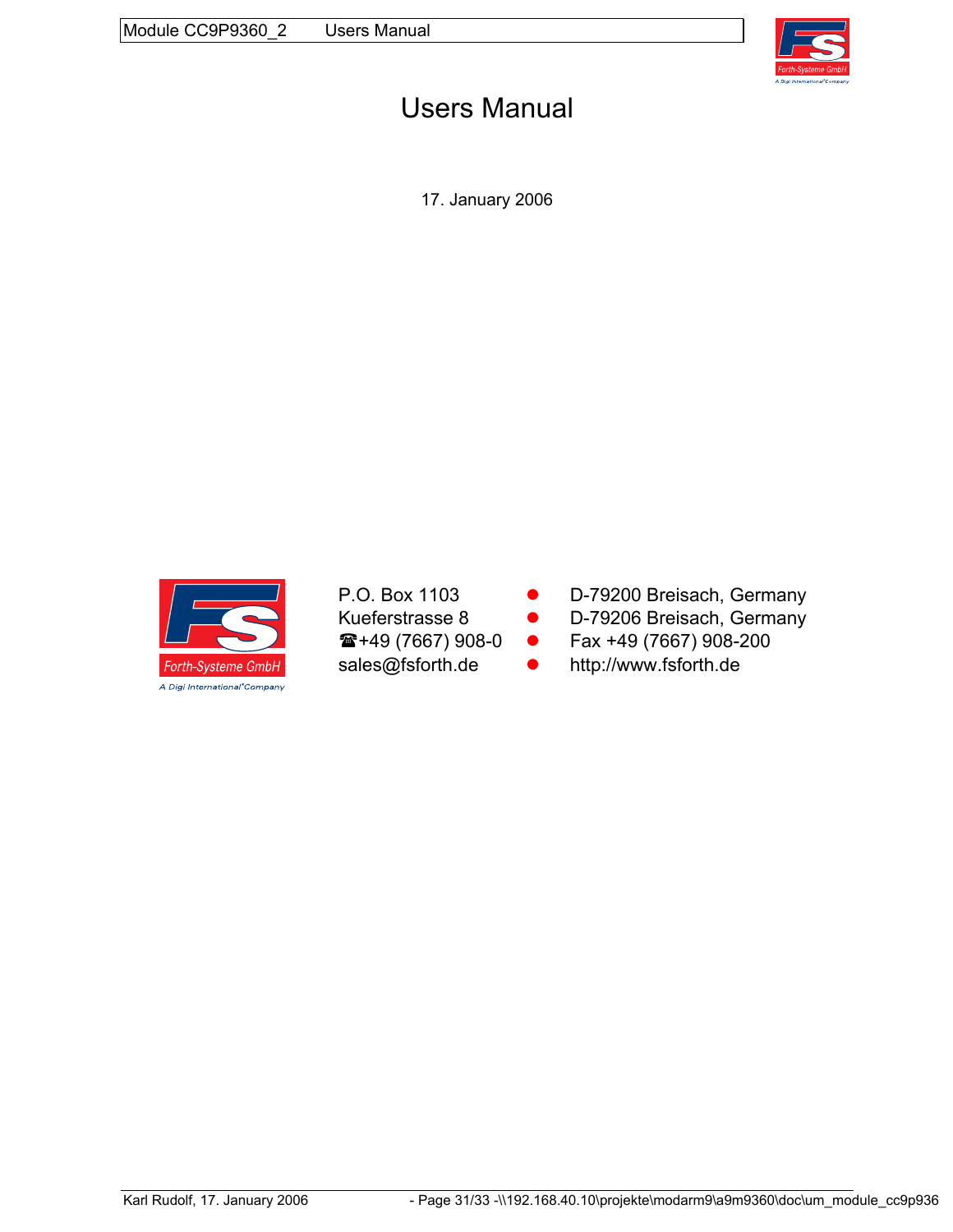

# **Table of Contents:**